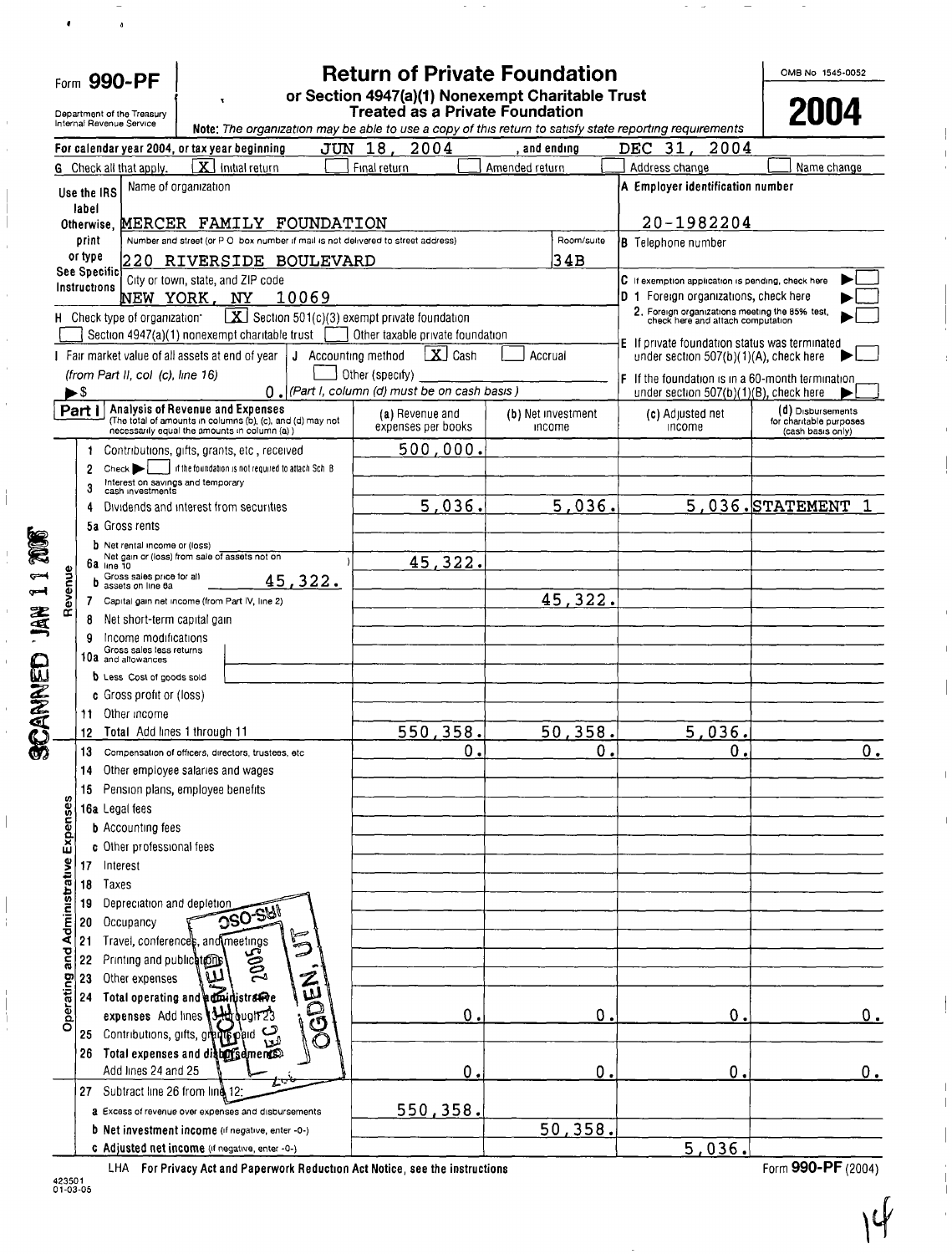|                             | <b>Balance Sheets</b> Attached schedules and amounts in the description<br>Part II | Beginning of year                                                                                     | End of year    |                 |                       |
|-----------------------------|------------------------------------------------------------------------------------|-------------------------------------------------------------------------------------------------------|----------------|-----------------|-----------------------|
|                             |                                                                                    |                                                                                                       | (a) Book Value | (b) Book Value  | (c) Fair Market Value |
|                             | 1.                                                                                 | Cash - non-interest-bearing                                                                           |                |                 |                       |
|                             | $\mathbf{2}$                                                                       | Savings and temporary cash investments                                                                |                |                 |                       |
|                             |                                                                                    | 3 Accounts receivable $\blacktriangleright$                                                           |                |                 |                       |
|                             |                                                                                    | Less, allowance for doubtful accounts                                                                 |                |                 |                       |
|                             | 4                                                                                  | Pledges receivable $\blacktriangleright$                                                              |                |                 |                       |
|                             |                                                                                    | Less: allowance for doubtful accounts $\blacktriangleright$                                           |                |                 |                       |
|                             | 5                                                                                  | Grants receivable                                                                                     |                |                 |                       |
|                             | 6                                                                                  | Receivables due from officers, directors, trustees, and other                                         |                |                 |                       |
|                             |                                                                                    | disqualified persons                                                                                  |                |                 |                       |
|                             |                                                                                    | 7 Other notes and loans receivable                                                                    |                |                 |                       |
|                             |                                                                                    | Less allowance for doubtful accounts $\blacktriangleright$                                            |                |                 |                       |
|                             |                                                                                    |                                                                                                       |                |                 |                       |
| Assets                      | 8                                                                                  | Inventories for sale or use                                                                           |                |                 |                       |
|                             | 9                                                                                  | Prepaid expenses and deferred charges                                                                 |                |                 |                       |
|                             |                                                                                    | 10a Investments - U.S. and state government obligations                                               |                |                 |                       |
|                             |                                                                                    | STMT 2<br><b>b</b> Investments - corporate stock                                                      | 0.             | 550, 358.       | 0.                    |
|                             |                                                                                    | c Investments - corporate bonds                                                                       |                |                 |                       |
|                             |                                                                                    | 11 Investments - land, buildings and equipment basis                                                  |                |                 |                       |
|                             |                                                                                    | Less accumulated depreciation                                                                         |                |                 |                       |
|                             | 12                                                                                 | Investments - mortgage loans                                                                          |                |                 |                       |
|                             | 13                                                                                 | Investments - other                                                                                   |                |                 |                       |
|                             | 14                                                                                 | Land, buildings, and equipment basis $\blacktriangleright$                                            |                |                 |                       |
|                             |                                                                                    | Less accumulated depreciation                                                                         |                |                 |                       |
|                             |                                                                                    | 15 Other assets (describe                                                                             |                |                 |                       |
|                             |                                                                                    |                                                                                                       |                |                 |                       |
|                             |                                                                                    | 16 Total assets (to be completed by all filers)                                                       | 0.             | <u>550,358.</u> | 0.                    |
|                             | 17                                                                                 | Accounts payable and accrued expenses                                                                 |                |                 |                       |
|                             | 18                                                                                 | Grants payable                                                                                        |                |                 |                       |
|                             | 19                                                                                 | Deferred revenue                                                                                      |                |                 |                       |
| Liabilities                 | 20                                                                                 | Loans from officers, directors, trustees, and other disqualified persons                              |                |                 |                       |
|                             | 21                                                                                 | Mortgages and other notes payable                                                                     |                |                 |                       |
|                             |                                                                                    | 22 Other liabilities (describe $\blacktriangleright$                                                  |                |                 |                       |
|                             |                                                                                    |                                                                                                       |                |                 |                       |
|                             |                                                                                    | 23 Total liabilities (add lines 17 through 22)                                                        | ο.             | О.              |                       |
|                             |                                                                                    | Organizations that follow SFAS 117, check here                                                        |                |                 |                       |
|                             |                                                                                    | and complete lines 24 through 26 and lines 30 and 31                                                  |                |                 |                       |
|                             | 24                                                                                 | Unrestricted                                                                                          |                |                 |                       |
|                             | 25                                                                                 | Temporarily restricted                                                                                |                |                 |                       |
|                             |                                                                                    |                                                                                                       |                |                 |                       |
|                             |                                                                                    | 26 Permanently restricted<br>$\blacktriangleright \Box$                                               |                |                 |                       |
|                             |                                                                                    | Organizations that do not follow SFAS 117, check here                                                 |                |                 |                       |
|                             |                                                                                    | and complete lines 27 through 31                                                                      |                |                 |                       |
|                             | 27                                                                                 | Capital stock, trust principal, or current funds                                                      | $\mathbf 0$ .  | О.              |                       |
| Net Assets or Fund Balances | 28                                                                                 | Paid-in or capital surplus, or land, bldg, and equipment fund                                         | $\mathbf 0$ .  | 0               |                       |
|                             | 29                                                                                 | Retained earnings, accumulated income, endowment, or other funds                                      | $\mathbf 0$ .  | 550, 358.       |                       |
|                             | 30                                                                                 | Total net assets or fund balances                                                                     | $\mathbf 0$ .  | <u>550,358.</u> |                       |
|                             |                                                                                    |                                                                                                       |                |                 |                       |
|                             |                                                                                    | 31 Total liabilities and net assets/fund balances                                                     | О.             | 550,358.        |                       |
|                             | Part III                                                                           | Analysis of Changes in Net Assets or Fund Balances                                                    |                |                 |                       |
|                             |                                                                                    | Total net assets or fund balances at beginning of year - Part II, column (a), line 30                 |                |                 |                       |
| 1.                          |                                                                                    |                                                                                                       |                |                 | 0.                    |
|                             |                                                                                    | (must agree with end-of-year figure reported on prior year's return)                                  | 1              | 550,358.        |                       |
|                             |                                                                                    | 2 Enter amount from Part I, line 27a                                                                  |                | 2               |                       |
| 3                           |                                                                                    | Other increases not included in line 2 (itemize)                                                      |                | 3               | О.                    |
| 4                           |                                                                                    | Add lines 1, 2, and 3                                                                                 |                | 4               | 550, 358.             |
| 5.                          |                                                                                    | Decreases not included in line 2 (itemize)                                                            |                | 5               | <u>0.</u>             |
| 6                           |                                                                                    | Total net assets or fund balances at end of year (line 4 minus line 5) - Part II, column (b), line 30 |                | 6               | 550, 358.             |

Form 990-PF

 $\bullet$ 

MERCER FAMILY FOUNDATION

 $\pmb{\cdot}$ 

 $\bar{\mathbb{F}}$ 

 $\bar{V}$ 

 $\overline{\phantom{a}}$ 

İ

 $\overline{1}$ 

 $\begin{array}{c} \hline \end{array}$  $\overline{1}$ 

 $\overline{\phantom{a}}$ 

 $\overline{1}$ 

 $\bar{1}$ 

 $\frac{1}{1}$ 

 $\mathbf{I}$ 

 $\mathbf{r}$ 

Form 990-PF (2004)

20-1982204 Page 2

 $\overline{\phantom{a}}$ 

 $\overline{1}$ 

 $\mathbb T$ 

 $\overline{1}$ 

 $\mathbf{I}$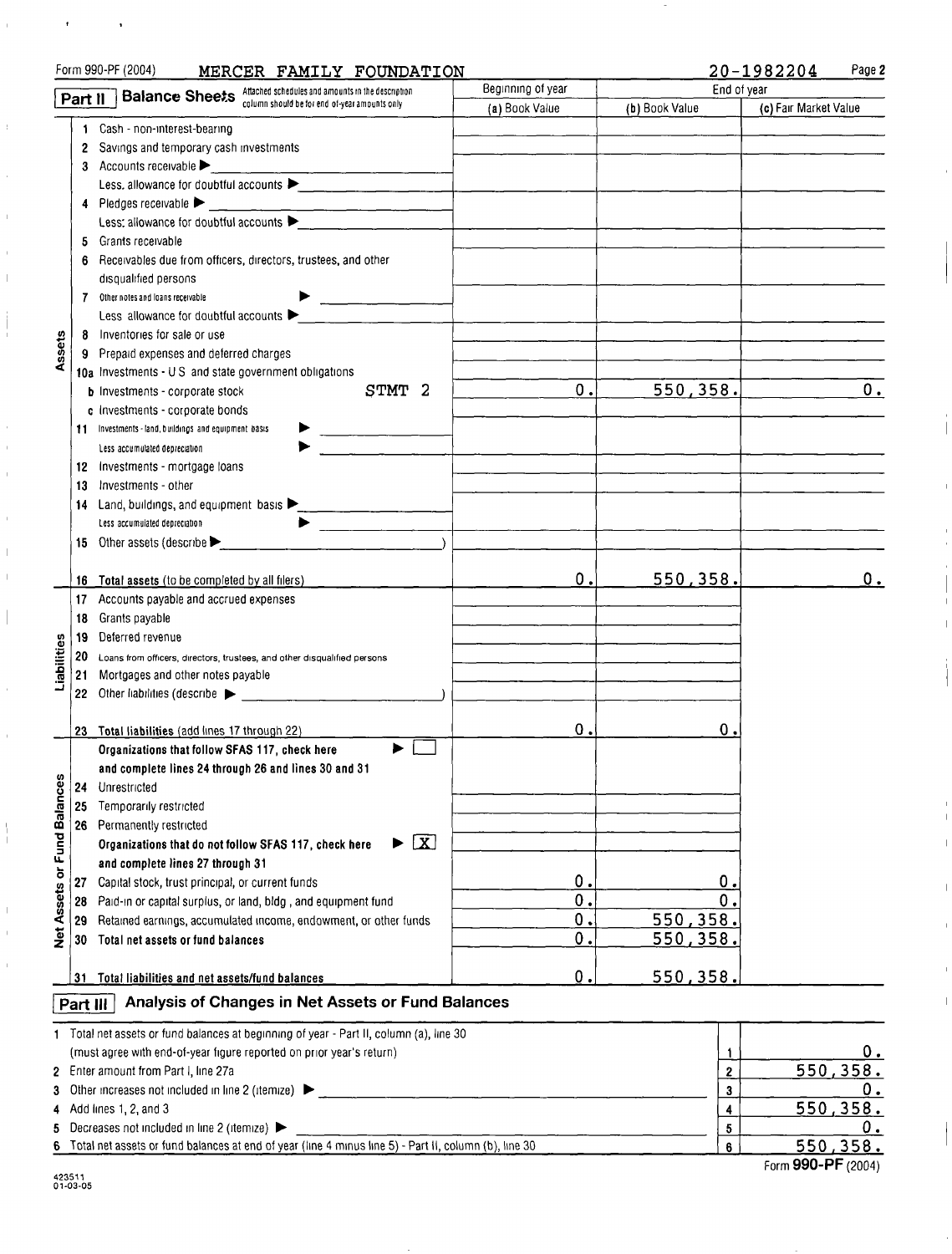| Form 990-PF (2004)                                                                                                                                           | MERCER FAMILY FOUNDATION                                                                                                            |                                                 |              |                                  |                                                               | 20-1982204         |                                | Page 3      |
|--------------------------------------------------------------------------------------------------------------------------------------------------------------|-------------------------------------------------------------------------------------------------------------------------------------|-------------------------------------------------|--------------|----------------------------------|---------------------------------------------------------------|--------------------|--------------------------------|-------------|
| Part IV                                                                                                                                                      | Capital Gains and Losses for Tax on Investment Income                                                                               |                                                 |              |                                  |                                                               |                    |                                |             |
|                                                                                                                                                              | (a) List and describe the kind(s) of property sold (e.g., real estate,<br>2-story brick warehouse; or common stock, 200 shs MLC Co) |                                                 | D - Donation | (b) How acquired<br>P - Purchase | (c) Date acquired<br>(mo, day, yr.)                           |                    | (d) Date sold<br>(mo, day, yr) |             |
| 1a MEDALLION                                                                                                                                                 |                                                                                                                                     |                                                 |              | D                                |                                                               |                    |                                |             |
| b                                                                                                                                                            |                                                                                                                                     |                                                 |              |                                  |                                                               |                    |                                |             |
| $\mathbf{c}$                                                                                                                                                 |                                                                                                                                     |                                                 |              |                                  |                                                               |                    |                                |             |
| d                                                                                                                                                            |                                                                                                                                     |                                                 |              |                                  |                                                               |                    |                                |             |
| e                                                                                                                                                            |                                                                                                                                     |                                                 |              |                                  |                                                               |                    |                                |             |
| (e) Gross sales price                                                                                                                                        | (f) Depreciation allowed<br>(or allowable)                                                                                          | (g) Cost or other basis<br>plus expense of sale |              |                                  | (h) Gain or (loss)<br>$(e)$ plus $(f)$ minus $(g)$            |                    |                                |             |
| 45,322.<br>$\mathbf{a}$                                                                                                                                      |                                                                                                                                     |                                                 |              |                                  |                                                               |                    |                                | 45,322.     |
| b                                                                                                                                                            |                                                                                                                                     |                                                 |              |                                  |                                                               |                    |                                |             |
| c                                                                                                                                                            |                                                                                                                                     |                                                 |              |                                  |                                                               |                    |                                |             |
| d                                                                                                                                                            |                                                                                                                                     |                                                 |              |                                  |                                                               |                    |                                |             |
| e                                                                                                                                                            |                                                                                                                                     |                                                 |              |                                  |                                                               |                    |                                |             |
| Complete only for assets showing gain in column (h) and owned by the foundation on 12/31/69                                                                  |                                                                                                                                     |                                                 |              |                                  | (I) Gains (Col. (h) gain minus                                |                    |                                |             |
| (i) F M V as of 12/31/69                                                                                                                                     | (j) Adjusted basis<br>as of 12/31/69                                                                                                | (k) Excess of col. (i)<br>over col. (i), if any |              |                                  | col. (k), but not less than -0-) or<br>Losses (from col. (h)) |                    |                                |             |
| a                                                                                                                                                            |                                                                                                                                     |                                                 |              |                                  |                                                               |                    |                                | 45,322.     |
| b                                                                                                                                                            |                                                                                                                                     |                                                 |              |                                  |                                                               |                    |                                |             |
| c                                                                                                                                                            |                                                                                                                                     |                                                 |              |                                  |                                                               |                    |                                |             |
| đ                                                                                                                                                            |                                                                                                                                     |                                                 |              |                                  |                                                               |                    |                                |             |
| e                                                                                                                                                            |                                                                                                                                     |                                                 |              |                                  |                                                               |                    |                                |             |
| 2 Capital gain net income or (net capital loss)                                                                                                              | { If gain, also enter in Part I, line 7<br>If (loss), enter -0- in Part I, line 7 }                                                 |                                                 | $\mathbf{2}$ |                                  |                                                               |                    |                                | 45,322.     |
| 3 Net short-term capital gain or (loss) as defined in sections 1222(5) and (6)                                                                               |                                                                                                                                     |                                                 |              |                                  |                                                               |                    |                                |             |
| If gain, also enter in Part I, line 8, column (c).                                                                                                           |                                                                                                                                     |                                                 |              |                                  |                                                               |                    |                                |             |
| If (loss), enter -0- in Part I, line 8                                                                                                                       |                                                                                                                                     |                                                 |              |                                  |                                                               |                    |                                | $0_{\cdot}$ |
| Part V                                                                                                                                                       | Qualification Under Section 4940(e) for Reduced Tax on Net Investment Income                                                        |                                                 |              |                                  |                                                               |                    |                                |             |
| (For optional use by domestic private foundations subject to the section 4940(a) tax on net investment income)                                               |                                                                                                                                     |                                                 |              |                                  |                                                               |                    | N/A                            |             |
|                                                                                                                                                              |                                                                                                                                     |                                                 |              |                                  |                                                               |                    |                                |             |
| If section 4940(d)(2) applies, leave this part blank.                                                                                                        |                                                                                                                                     |                                                 |              |                                  |                                                               |                    |                                |             |
| Was the organization liable for the section 4942 tax on the distributable amount of any year in the base period?                                             |                                                                                                                                     |                                                 |              |                                  |                                                               |                    | Yes                            | No          |
| If "Yes," the organization does not qualify under section 4940(e) Do not complete this part.                                                                 |                                                                                                                                     |                                                 |              |                                  |                                                               |                    |                                |             |
| 1 Enter the appropriate amount in each column for each year, see instructions before making any entries.                                                     |                                                                                                                                     |                                                 |              |                                  |                                                               |                    |                                |             |
| (a)                                                                                                                                                          | (b)                                                                                                                                 |                                                 | (c)          |                                  |                                                               | (d)                |                                |             |
| Base periód years<br>Calendar year (or tax year beginning in)                                                                                                | Adjusted qualifying distributions                                                                                                   | Net value of noncharitable-use assets           |              |                                  |                                                               | Distribution ratio | (col (b) divided by col. (c))  |             |
| 2003                                                                                                                                                         |                                                                                                                                     |                                                 |              |                                  |                                                               |                    |                                |             |
| 2002                                                                                                                                                         |                                                                                                                                     |                                                 |              |                                  |                                                               |                    |                                |             |
| 2001                                                                                                                                                         |                                                                                                                                     |                                                 |              |                                  |                                                               |                    |                                |             |
| 2000                                                                                                                                                         |                                                                                                                                     |                                                 |              |                                  |                                                               |                    |                                |             |
| 1999                                                                                                                                                         |                                                                                                                                     |                                                 |              |                                  |                                                               |                    |                                |             |
|                                                                                                                                                              |                                                                                                                                     |                                                 |              |                                  |                                                               |                    |                                |             |
| 2 Total of line 1, column (d)                                                                                                                                |                                                                                                                                     |                                                 |              |                                  | 2                                                             |                    |                                |             |
| 3 Average distribution ratio for the 5-year base period - divide the total on line 2 by 5, or by the number of years                                         |                                                                                                                                     |                                                 |              |                                  |                                                               |                    |                                |             |
| the foundation has been in existence if less than 5 years                                                                                                    |                                                                                                                                     |                                                 |              |                                  | 3                                                             |                    |                                |             |
|                                                                                                                                                              |                                                                                                                                     |                                                 |              |                                  |                                                               |                    |                                |             |
| 4 Enter the net value of noncharitable-use assets for 2004 from Part X, line 5                                                                               |                                                                                                                                     |                                                 |              |                                  | 4                                                             |                    |                                |             |
|                                                                                                                                                              |                                                                                                                                     |                                                 |              |                                  |                                                               |                    |                                |             |
| 5 Multiply line 4 by line 3                                                                                                                                  |                                                                                                                                     |                                                 |              |                                  | 5                                                             |                    |                                |             |
|                                                                                                                                                              |                                                                                                                                     |                                                 |              |                                  |                                                               |                    |                                |             |
| 6 Enter 1% of net investment income (1% of Part I, line 27b)                                                                                                 |                                                                                                                                     |                                                 |              |                                  | 6                                                             |                    |                                |             |
|                                                                                                                                                              |                                                                                                                                     |                                                 |              |                                  |                                                               |                    |                                |             |
| 7 Add lines 5 and 6                                                                                                                                          |                                                                                                                                     |                                                 |              |                                  | 7                                                             |                    |                                |             |
|                                                                                                                                                              |                                                                                                                                     |                                                 |              |                                  |                                                               |                    |                                |             |
| 8 Enter qualifying distributions from Part XII, line 4                                                                                                       |                                                                                                                                     |                                                 |              |                                  | 8                                                             |                    |                                |             |
| If line 8 is equal to or greater than line 7, check the box in Part VI, line 1b, and complete that part using a 1% tax rate.<br>See the Part VI instructions |                                                                                                                                     |                                                 |              |                                  |                                                               |                    |                                |             |

 $\sim$   $\sim$ 

 $\mathbf{u} = \mathbf{u} \times \mathbf{u}$ 

í.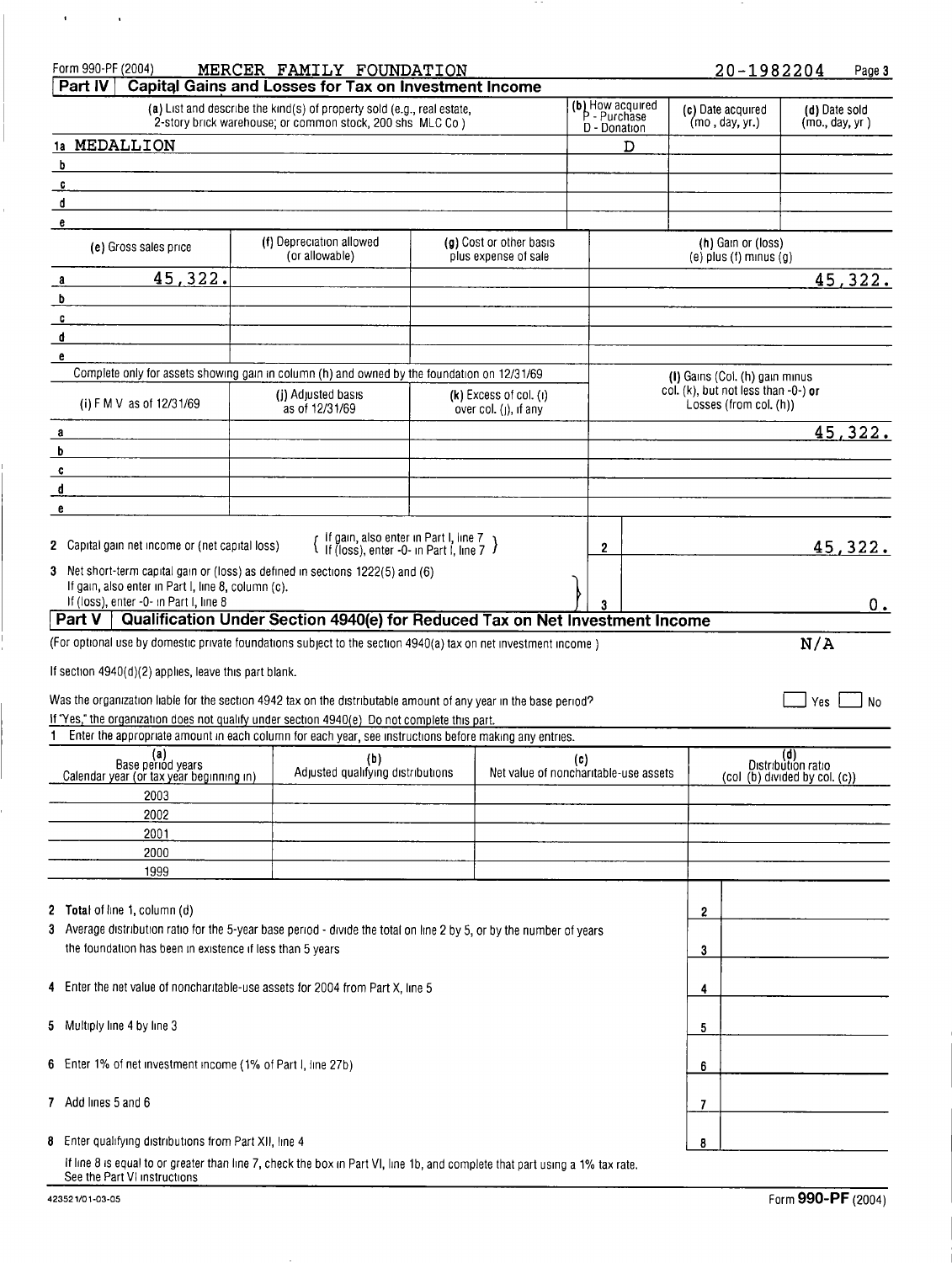|                    | Form 990-PF (2004)<br>MERCER FAMILY FOUNDATION                                                                                                                                      |                                |              | 20-1982204         |            | Page 4                  |
|--------------------|-------------------------------------------------------------------------------------------------------------------------------------------------------------------------------------|--------------------------------|--------------|--------------------|------------|-------------------------|
|                    | Excise Tax Based on Investment Income (Section 4940(a), 4940(b), 4940(e), or 4948 - see instructions)<br>Part VI                                                                    |                                |              |                    |            |                         |
|                    | 1a Exempt operating foundations described in section 4940(d)(2), check here $\blacktriangleright$ and enter "N/A" on line 1.                                                        |                                |              |                    |            |                         |
|                    | Date of ruling letter<br>(attach copy of ruling letter if necessary-see instructions)                                                                                               |                                |              |                    |            |                         |
|                    | <b>b</b> Domestic organizations that meet the section 4940(e) requirements in Part V, check here $\blacktriangleright$ and enter 1%                                                 |                                | 1.           |                    |            | <u>1,007.</u>           |
|                    | of Part I, line 27b                                                                                                                                                                 |                                |              |                    |            |                         |
|                    | c All other domestic organizations enter 2% of line 27b Exempt foreign organizations enter 4% of Part I, line 12, col (b)                                                           |                                |              |                    |            |                         |
|                    | Tax under section 511 (domestic section 4947(a)(1) trusts and taxable foundations only. Others enter -0-)                                                                           |                                | $\mathbf{2}$ |                    |            | 0.                      |
| 3                  | Add lines 1 and 2                                                                                                                                                                   |                                | 3            |                    |            | 1,007.                  |
|                    | Subtitle A (income) tax (domestic section 4947(a)(1) trusts and taxable foundations only. Others enter -0-)                                                                         |                                | 4            |                    |            | 0.                      |
|                    | Tax based on investment income Subtract line 4 from line 3 If zero or less, enter -0-                                                                                               |                                | 5            |                    |            | 1,007.                  |
|                    | Credits/Payments                                                                                                                                                                    |                                |              |                    |            |                         |
|                    | a 2004 estimated tax payments and 2003 overpayment credited to 2004                                                                                                                 | 6а                             |              |                    |            |                         |
|                    | <b>b</b> Exempt foreign organizations - tax withheld at source                                                                                                                      | 6b                             |              |                    |            |                         |
|                    | c Tax paid with application for extension of time to file (Form 8868)                                                                                                               | 6с                             |              |                    |            |                         |
|                    | d Backup withholding erroneously withheld                                                                                                                                           | 6d                             |              |                    |            |                         |
|                    | 7 Total credits and payments Add lines 6a through 6d                                                                                                                                |                                | 7            |                    |            |                         |
| 8                  | Enter any penalty for underpayment of estimated tax. Check here   if Form 2220 is attached                                                                                          |                                | 8            |                    |            | 25.                     |
| 9                  | Tax due If the total of lines 5 and 8 is more than line 7, enter amount owed                                                                                                        |                                | 9            |                    |            | 1,032.                  |
| 10                 | Overpayment If line 7 is more than the total of lines 5 and 8, enter the amount overpaid                                                                                            |                                | 10           |                    |            |                         |
|                    | 11 Enter the amount of line 10 to be: Credited to 2005 estimated tax                                                                                                                | Refunded $\blacktriangleright$ | 11           |                    |            |                         |
|                    | Part VII-A   Statements Regarding Activities                                                                                                                                        |                                |              |                    |            |                         |
|                    | 1a During the tax year, did the organization attempt to influence any national, state, or local legislation or did it participate or intervene in                                   |                                |              |                    | <b>Yes</b> | No                      |
|                    | any political campaign?                                                                                                                                                             |                                |              | 1a                 |            | $\overline{\mathbf{X}}$ |
|                    | <b>b</b> Did it spend more than \$100 during the year (either directly or indirectly) for political purposes (see instructions for definition)?                                     |                                |              | 1b                 |            | $\mathbf{x}$            |
|                    | If the answer is "Yes" to 1a or 1b, attach a detailed description of the activities and copies of any materials published or                                                        |                                |              |                    |            |                         |
|                    | distributed by the organization in connection with the activities                                                                                                                   |                                |              |                    |            |                         |
|                    | Did the organization file Form 1120-POL for this year?                                                                                                                              |                                |              | 1c                 |            | X                       |
|                    | d Enter the amount (if any) of tax on political expenditures (section 4955) imposed during the year                                                                                 |                                |              |                    |            |                         |
|                    | $\begin{array}{c} \begin{array}{c} \begin{array}{c} \end{array} \end{array}$ (2) On organization managers. $\blacktriangleright$ \$<br>(1) On the organization. $\triangleright$ \$ |                                | 0.           |                    |            |                         |
| e                  | Enter the reimbursement (if any) paid by the organization during the year for political expenditure tax imposed on organization                                                     |                                |              |                    |            |                         |
|                    | О.<br>managers $\triangleright$ \$                                                                                                                                                  |                                |              |                    |            |                         |
|                    | 2 Has the organization engaged in any activities that have not previously been reported to the IRS?                                                                                 |                                |              | 2                  |            | X                       |
|                    | If "Yes," attach a detailed description of the activities                                                                                                                           |                                |              |                    |            |                         |
| 3                  | Has the organization made any changes, not previously reported to the IRS, in its governing instrument, articles of incorporation, or                                               |                                |              |                    |            |                         |
|                    | bylaws, or other similar instruments? If "Yes," attach a conformed copy of the changes                                                                                              |                                |              | 3                  |            | <u>x</u>                |
|                    | 4a Did the organization have unrelated business gross income of \$1,000 or more during the year?                                                                                    |                                |              | 4a                 |            | X                       |
|                    | b If "Yes," has it filed a tax return on Form 990-T for this year?                                                                                                                  |                                |              | N/A<br>4b          |            |                         |
| 5                  | Was there a liquidation, termination, dissolution, or substantial contraction during the year?                                                                                      |                                |              | 5                  |            | $\mathbf{X}$            |
|                    | If "Yes," attach the statement required by General Instruction T.                                                                                                                   |                                |              |                    |            |                         |
| 6                  | Are the requirements of section 508(e) (relating to sections 4941 through 4945) satisfied either:                                                                                   |                                |              |                    |            |                         |
|                    | • By language in the governing instrument, or                                                                                                                                       |                                |              |                    |            |                         |
|                    | • By state legislation that effectively amends the governing instrument so that no mandatory directions that conflict with the state law                                            |                                |              |                    |            |                         |
|                    | remain in the governing instrument?                                                                                                                                                 |                                |              | 6                  |            | X                       |
|                    | 7 Did the organization have at least \$5,000 in assets at any time during the year?                                                                                                 |                                |              | $\overline{7}$     | X          |                         |
|                    | If "Yes," complete Part II, col (c), and Part XV                                                                                                                                    |                                |              |                    |            |                         |
|                    | 8a Enter the states to which the foundation reports or with which it is registered (see instructions) >                                                                             | <b>NONE</b>                    |              |                    |            |                         |
|                    |                                                                                                                                                                                     |                                |              |                    |            |                         |
|                    | <b>b</b> If the answer is "Yes" to line 7, has the organization furnished a copy of Form 990-PF to the Attorney General (or designate)                                              |                                |              |                    |            |                         |
|                    | of each state as required by General Instruction G? If "No," attach explanation                                                                                                     |                                |              | 8b                 | x          |                         |
|                    | Is the organization claiming status as a private operating foundation within the meaning of section 4942(j)(3) or 4942(j)(5) for calendar                                           |                                |              |                    |            |                         |
|                    | year 2004 or the taxable year beginning in 2004 (see instructions for Part XIV)? If "Yes," complete Part XIV                                                                        |                                |              | 9                  |            | <u>x_</u>               |
| 10                 | Did any persons become substantial contributors during the tax year? If "Yes," attach a schedule listing their names and addresses                                                  |                                |              | 10                 |            | $\overline{\mathbf{x}}$ |
| 11                 | Did the organization comply with the public inspection requirements for its annual returns and exemption application?                                                               |                                |              | 11                 | X          |                         |
|                    | Web site address $\blacktriangleright$ $\blacksquare$ $\blacksquare$ $\blacksquare$ $\blacksquare$                                                                                  |                                |              |                    |            |                         |
|                    | 12 The books are in care of $\triangleright$ FOUNDATION                                                                                                                             | Telephone no.                  |              |                    |            |                         |
|                    | Located at                                                                                                                                                                          |                                | $ZIP+4$      |                    |            |                         |
|                    | 13 Section 4947(a)(1) nonexempt charitable trusts filing Form 990-PF in lieu of Form 1041 - Check here                                                                              |                                |              |                    |            |                         |
|                    |                                                                                                                                                                                     |                                |              |                    | N/A        |                         |
| 423531<br>01-03-05 | and enter the amount of tax-exempt interest received or accrued during the year                                                                                                     |                                | 13           | Form 990-PF (2004) |            |                         |
|                    |                                                                                                                                                                                     |                                |              |                    |            |                         |

 $\sim 10^{11}$ 

 $\mathcal{L}^{\pm}$ 

I

 $\bar{\Gamma}$ 

 $\begin{array}{c} 1 \\ 1 \end{array}$ 

Ĺ

 $\bar{\mathbb{F}}$ 

 $\mathbb{L}$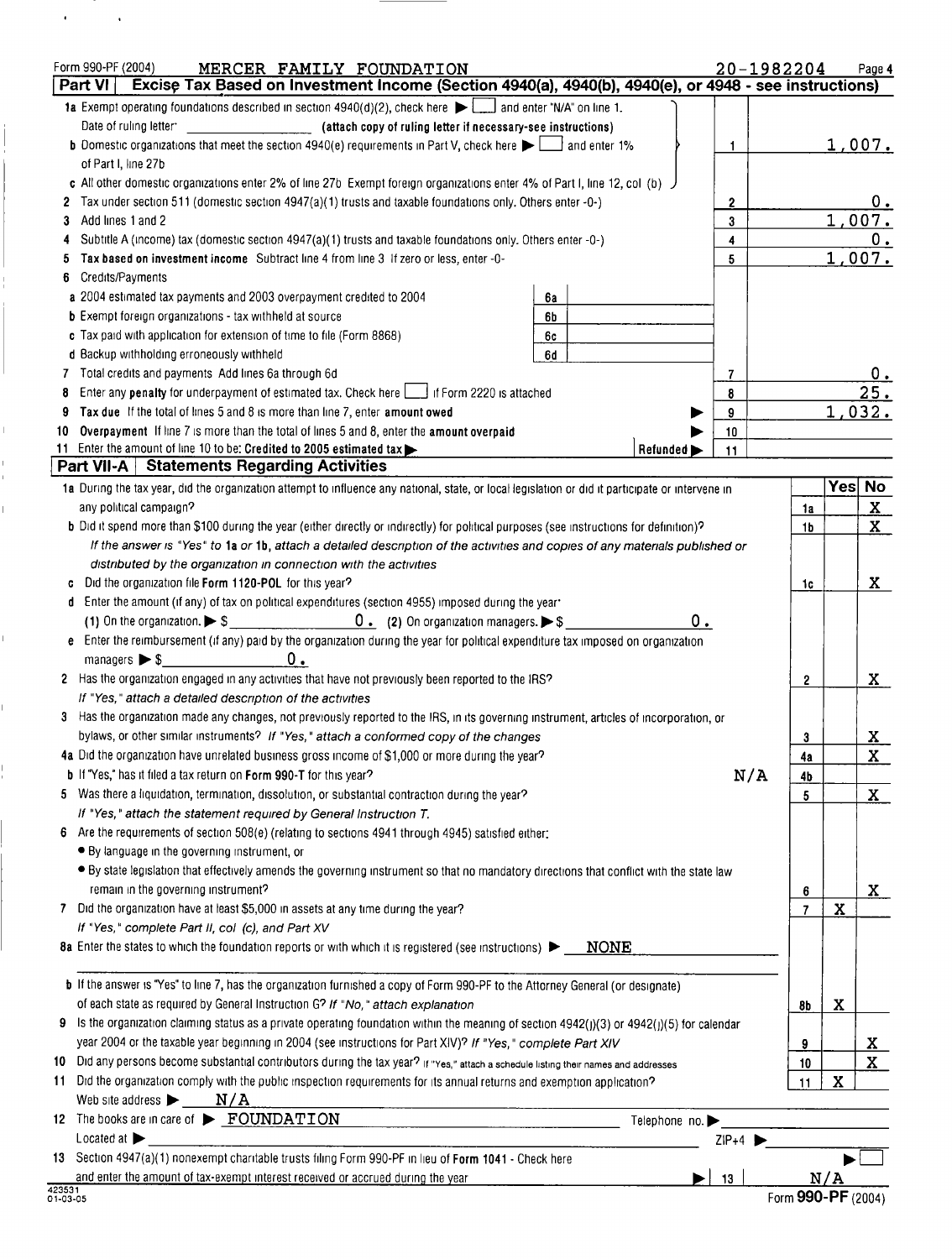| Form 990-PF (2004)<br>MERCER FAMILY FOUNDATION                                                                                                                                                                                                                                                                                                                                                                                                | 20-1982204                   |                |     | Page 5               |
|-----------------------------------------------------------------------------------------------------------------------------------------------------------------------------------------------------------------------------------------------------------------------------------------------------------------------------------------------------------------------------------------------------------------------------------------------|------------------------------|----------------|-----|----------------------|
| Part VII-B   Statements Regarding Activities for Which Form 4720 May Be Required                                                                                                                                                                                                                                                                                                                                                              |                              |                |     |                      |
| File Form 4720 if any item is checked in the "Yes" column, unless an exception applies.                                                                                                                                                                                                                                                                                                                                                       |                              |                | Yes | No                   |
| 1a During the year did the organization (either directly or indirectly):                                                                                                                                                                                                                                                                                                                                                                      |                              |                |     |                      |
| (1) Engage in the sale or exchange, or leasing of property with a disqualified person?                                                                                                                                                                                                                                                                                                                                                        | Yes $X$ No                   |                |     |                      |
| (2) Borrow money from, lend money to, or otherwise extend credit to (or accept it from)                                                                                                                                                                                                                                                                                                                                                       |                              |                |     |                      |
| a disqualified person?                                                                                                                                                                                                                                                                                                                                                                                                                        | Yes $X$ No                   |                |     |                      |
| (3) Furnish goods, services, or facilities to (or accept them from) a disqualified person?                                                                                                                                                                                                                                                                                                                                                    | Yes $X$ No                   |                |     |                      |
| Pay compensation to, or pay or reimburse the expenses of, a disqualified person?<br>(4)                                                                                                                                                                                                                                                                                                                                                       | Yes $\boxed{\mathbf{X}}$ No  |                |     |                      |
| (5) Transfer any income or assets to a disqualified person (or make any of either available<br>for the benefit or use of a disqualified person)?                                                                                                                                                                                                                                                                                              | Yes $X$ No                   |                |     |                      |
|                                                                                                                                                                                                                                                                                                                                                                                                                                               |                              |                |     |                      |
| (6) Agree to pay money or property to a government official? (Exception, Check "No"                                                                                                                                                                                                                                                                                                                                                           |                              |                |     |                      |
| if the organization agreed to make a grant to or to employ the official for a period after                                                                                                                                                                                                                                                                                                                                                    | Yes $X$ No                   |                |     |                      |
| termination of government service, if terminating within 90 days)                                                                                                                                                                                                                                                                                                                                                                             |                              |                |     |                      |
| <b>b</b> If any answer is "Yes" to 1a(1)-(6), did any of the acts fail to qualify under the exceptions described in Regulations                                                                                                                                                                                                                                                                                                               | N/A                          | 1b             |     |                      |
| section 53 4941(d)-3 or in a current notice regarding disaster assistance (see page 20 of the instructions)?                                                                                                                                                                                                                                                                                                                                  |                              |                |     |                      |
| Organizations relying on a current notice regarding disaster assistance check here<br>c Did the organization engage in a prior year in any of the acts described in 1a, other than excepted acts, that were not corrected                                                                                                                                                                                                                     |                              |                |     |                      |
| before the first day of the tax year beginning in 2004?                                                                                                                                                                                                                                                                                                                                                                                       |                              | 1c.            |     | X                    |
| 2 Taxes on failure to distribute income (section 4942) (does not apply for years the organization was a private operating foundation                                                                                                                                                                                                                                                                                                          |                              |                |     |                      |
| defined in section 4942(j)(3) or 4942(j)(5)):                                                                                                                                                                                                                                                                                                                                                                                                 |                              |                |     |                      |
| a At the end of tax year 2004, did the organization have any undistributed income (lines 6d and 6e, Part XIII) for tax year(s) beginning                                                                                                                                                                                                                                                                                                      |                              |                |     |                      |
| before 2004?                                                                                                                                                                                                                                                                                                                                                                                                                                  | Yes $X$ No                   |                |     |                      |
| If "Yes," list the years $\blacktriangleright$                                                                                                                                                                                                                                                                                                                                                                                                |                              |                |     |                      |
| b Are there any years listed in 2a for which the organization is not applying the provisions of section 4942(a)(2) (relating to incorrect                                                                                                                                                                                                                                                                                                     |                              |                |     |                      |
| valuation of assets) to the year's undistributed income? (If applying section 4942(a)(2) to all years listed, answer "No" and attach                                                                                                                                                                                                                                                                                                          |                              |                |     |                      |
| statement - see instructions.)                                                                                                                                                                                                                                                                                                                                                                                                                | N/A                          | 2 <sub>b</sub> |     |                      |
| c If the provisions of section $4942(a)(2)$ are being applied to any of the years listed in 2a, list the years here.                                                                                                                                                                                                                                                                                                                          |                              |                |     |                      |
| $\overline{\phantom{a}}$ , $\overline{\phantom{a}}$ , $\overline{\phantom{a}}$ , $\overline{\phantom{a}}$ , $\overline{\phantom{a}}$ , $\overline{\phantom{a}}$ , $\overline{\phantom{a}}$ , $\overline{\phantom{a}}$ , $\overline{\phantom{a}}$ , $\overline{\phantom{a}}$ , $\overline{\phantom{a}}$ , $\overline{\phantom{a}}$ , $\overline{\phantom{a}}$ , $\overline{\phantom{a}}$ , $\overline{\phantom{a}}$ , $\overline{\phantom{a}}$ |                              |                |     |                      |
| 3a Did the organization hold more than a 2% direct or indirect interest in any business enterprise at any time                                                                                                                                                                                                                                                                                                                                |                              |                |     |                      |
| during the year?                                                                                                                                                                                                                                                                                                                                                                                                                              | Yes $X$ No                   |                |     |                      |
| b If "Yes," did it have excess business holdings in 2004 as a result of (1) any purchase by the organization or disqualified persons after                                                                                                                                                                                                                                                                                                    |                              |                |     |                      |
| May 26, 1969, (2) the lapse of the 5-year period (or longer period approved by the Commissioner under section 4943(c)(7)) to dispose                                                                                                                                                                                                                                                                                                          |                              |                |     |                      |
| of holdings acquired by gift or bequest; or (3) the lapse of the 10-, 15-, or 20-year first phase holding period? (Use Schedule C,                                                                                                                                                                                                                                                                                                            |                              |                |     |                      |
| Form 4720, to determine if the organization had excess business holdings in 2004)                                                                                                                                                                                                                                                                                                                                                             | N/A                          | 3b             |     |                      |
| 4a Did the organization invest during the year any amount in a manner that would jeopardize its charitable purposes?                                                                                                                                                                                                                                                                                                                          |                              | 4a             |     | $\mathbf{X}$         |
| <b>b</b> Did the organization make any investment in a prior year (but after December 31, 1969) that could jeopardize its charitable purpose that                                                                                                                                                                                                                                                                                             |                              |                |     |                      |
| had not been removed from jeopardy before the first day of the tax year beginning in 2004?                                                                                                                                                                                                                                                                                                                                                    |                              | 4b             |     | $\mathbf{X}_{\perp}$ |
| 5a During the year did the organization pay or incur any amount to                                                                                                                                                                                                                                                                                                                                                                            |                              |                |     |                      |
| (1) Carry on propaganda, or otherwise attempt to influence legislation (section 4945(e))?                                                                                                                                                                                                                                                                                                                                                     | Yes $X$ No                   |                |     |                      |
| (2) Influence the outcome of any specific public election (see section 4955); or to carry on, directly or indirectly,                                                                                                                                                                                                                                                                                                                         |                              |                |     |                      |
| any voter registration drive?                                                                                                                                                                                                                                                                                                                                                                                                                 | Yes $X$ No                   |                |     |                      |
| (3) Provide a grant to an individual for travel, study, or other similar purposes?                                                                                                                                                                                                                                                                                                                                                            | Yes $X$ No                   |                |     |                      |
| (4) Provide a grant to an organization other than a charitable, etc, organization described in section                                                                                                                                                                                                                                                                                                                                        |                              |                |     |                      |
| 509(a)(1), (2), or (3), or section 4940(d)(2)?                                                                                                                                                                                                                                                                                                                                                                                                | Yes $X$ No                   |                |     |                      |
| (5) Provide for any purpose other than religious, charitable, scientific, literary, or educational purposes, or for                                                                                                                                                                                                                                                                                                                           |                              |                |     |                      |
| the prevention of cruelty to children or animals?                                                                                                                                                                                                                                                                                                                                                                                             | Yes $X$ No                   |                |     |                      |
| b If any answer is "Yes" to 5a(1)-(5), did any of the transactions fail to qualify under the exceptions described in Regulations                                                                                                                                                                                                                                                                                                              |                              |                |     |                      |
| section 53 4945 or in a current notice regarding disaster assistance (see instructions)?                                                                                                                                                                                                                                                                                                                                                      | N/A                          | 5b             |     |                      |
| Organizations relying on a current notice regarding disaster assistance check here                                                                                                                                                                                                                                                                                                                                                            |                              |                |     |                      |
| c If the answer is "Yes" to question 5a(4), does the organization claim exemption from the tax because it maintained                                                                                                                                                                                                                                                                                                                          |                              |                |     |                      |
| N/A<br>expenditure responsibility for the grant?                                                                                                                                                                                                                                                                                                                                                                                              | Yes $\boxed{\phantom{0}}$ No |                |     |                      |
| If "Yes," attach the statement required by Regulations section 53 4945-5(d)                                                                                                                                                                                                                                                                                                                                                                   |                              |                |     |                      |
| 6a Did the organization, during the year, receive any funds, directly or indirectly, to pay premiums on                                                                                                                                                                                                                                                                                                                                       |                              |                |     |                      |
| a personal benefit contract?                                                                                                                                                                                                                                                                                                                                                                                                                  | Yes X No                     |                |     |                      |
| b Did the organization, during the year, pay premiums, directly or indirectly, on a personal benefit contract?                                                                                                                                                                                                                                                                                                                                |                              | 6b             |     | <u>x</u>             |
| If you answered "Yes" to 6b, also file Form 8870                                                                                                                                                                                                                                                                                                                                                                                              |                              |                |     |                      |

Form 990-PF (2004)

 $\ddot{\phantom{0}}$ 

ţ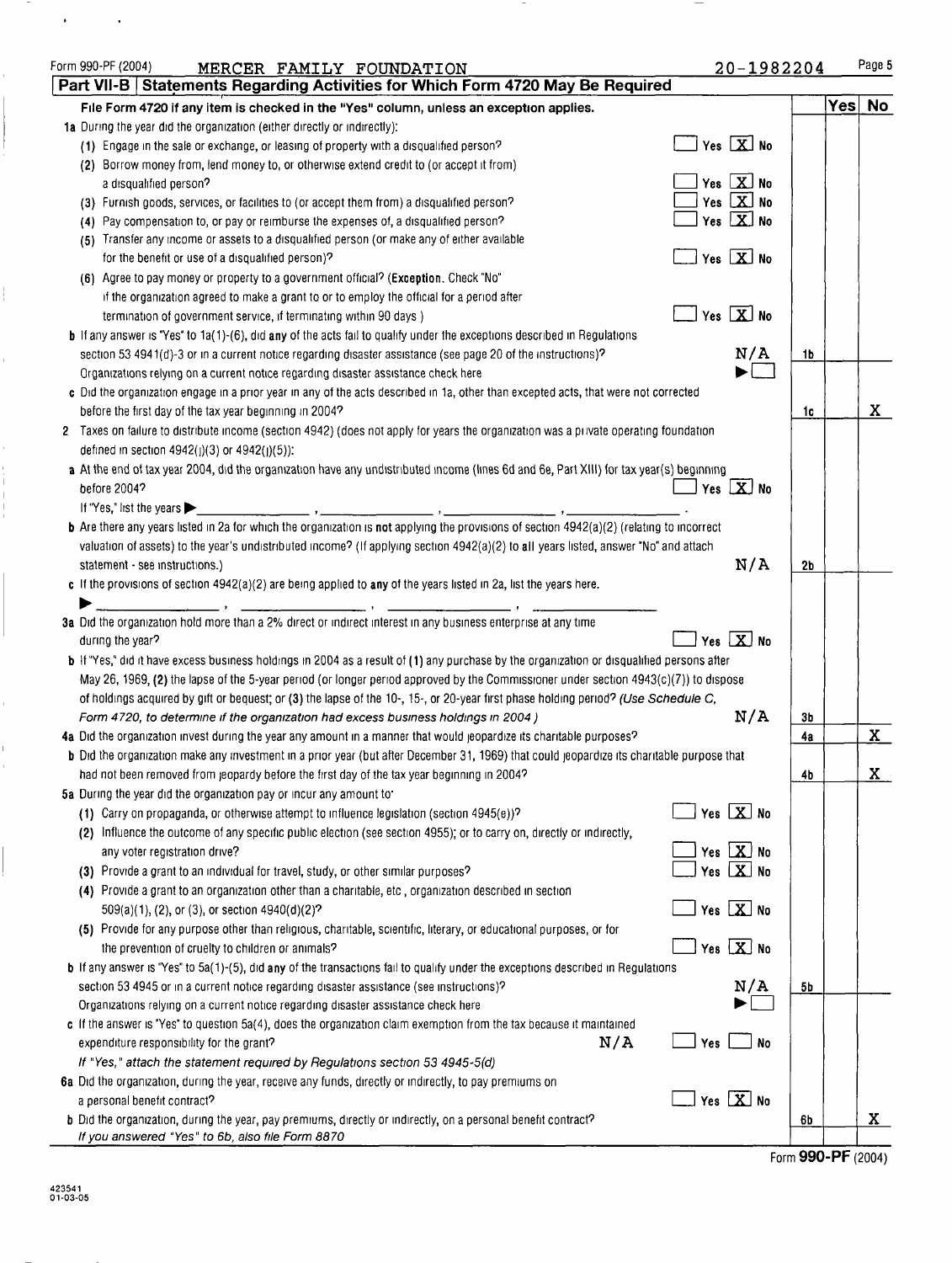| MERCER FAMILY FOUNDATION<br>Information About Officers, Directors, Trustees, Foundation Managers, Highly<br>Paid Employees, and Contractors<br><b>Part VIII</b>                                                                                                                    |                                                                 |                                                       | 20-1982204                                                                     | Page 6                                      |
|------------------------------------------------------------------------------------------------------------------------------------------------------------------------------------------------------------------------------------------------------------------------------------|-----------------------------------------------------------------|-------------------------------------------------------|--------------------------------------------------------------------------------|---------------------------------------------|
|                                                                                                                                                                                                                                                                                    |                                                                 |                                                       |                                                                                |                                             |
| 1 List all officers, directors, trustees, foundation managers and their compensation.<br>(a) Name and address                                                                                                                                                                      | (b) Title, and average<br>hours per week devoted<br>to position | (c) Compensation<br>(if not paid,<br>enter $-0$ - $)$ | (d) Contributions to<br>employee benefit plans<br>and deterred<br>compensation | (e) Expense<br>account, other<br>allowances |
| REBEKAH MERCER                                                                                                                                                                                                                                                                     | <b>DIRECTOR</b>                                                 |                                                       |                                                                                |                                             |
| 220 RIVERSIDE BOULEVARD APT 34B                                                                                                                                                                                                                                                    |                                                                 |                                                       |                                                                                |                                             |
| 10069<br>NEW YORK, NY                                                                                                                                                                                                                                                              | 5                                                               | 0.                                                    | О.                                                                             | 0.                                          |
|                                                                                                                                                                                                                                                                                    |                                                                 |                                                       |                                                                                |                                             |
| 2 Compensation of five highest-paid employees (other than those included on line 1). If none, enter "NONE."                                                                                                                                                                        | (b) Title and average                                           |                                                       |                                                                                | (e) Expense                                 |
| (a) Name and address of each employee paid more than \$50,000<br><b>NONE</b>                                                                                                                                                                                                       | hours per week<br>devoted to position                           | (c) Compensation                                      | (d) Contributions to<br>employee benefit plans<br>and deferred<br>compensation | account, other<br>allowances                |
|                                                                                                                                                                                                                                                                                    |                                                                 |                                                       |                                                                                |                                             |
|                                                                                                                                                                                                                                                                                    |                                                                 |                                                       |                                                                                |                                             |
| Total number of other employees paid over \$50,000<br>3 Five highest-paid independent contractors for professional services. If none, enter "NONE."<br>(a) Name and address of each person paid more than \$50,000                                                                 |                                                                 | (b) Type of service                                   | ▶                                                                              | 0<br>(c) Compensation                       |
| <b>NONE</b>                                                                                                                                                                                                                                                                        |                                                                 |                                                       |                                                                                |                                             |
|                                                                                                                                                                                                                                                                                    |                                                                 |                                                       |                                                                                |                                             |
|                                                                                                                                                                                                                                                                                    |                                                                 |                                                       |                                                                                |                                             |
| Total number of others receiving over \$50,000 for professional services<br><b>Part IX-A   Summary of Direct Charitable Activities</b><br>List the foundation's four largest direct charitable activities during the tax year Include relevant statistical information such as the |                                                                 |                                                       | ▶                                                                              | 0                                           |
| number of organizations and other beneficiaries served, conferences convened, research papers produced, etc.<br>N/A<br>$1 -$                                                                                                                                                       |                                                                 |                                                       |                                                                                | Expenses                                    |
| 2                                                                                                                                                                                                                                                                                  |                                                                 |                                                       |                                                                                |                                             |
| з                                                                                                                                                                                                                                                                                  |                                                                 |                                                       |                                                                                |                                             |
|                                                                                                                                                                                                                                                                                    |                                                                 |                                                       |                                                                                |                                             |

 $----$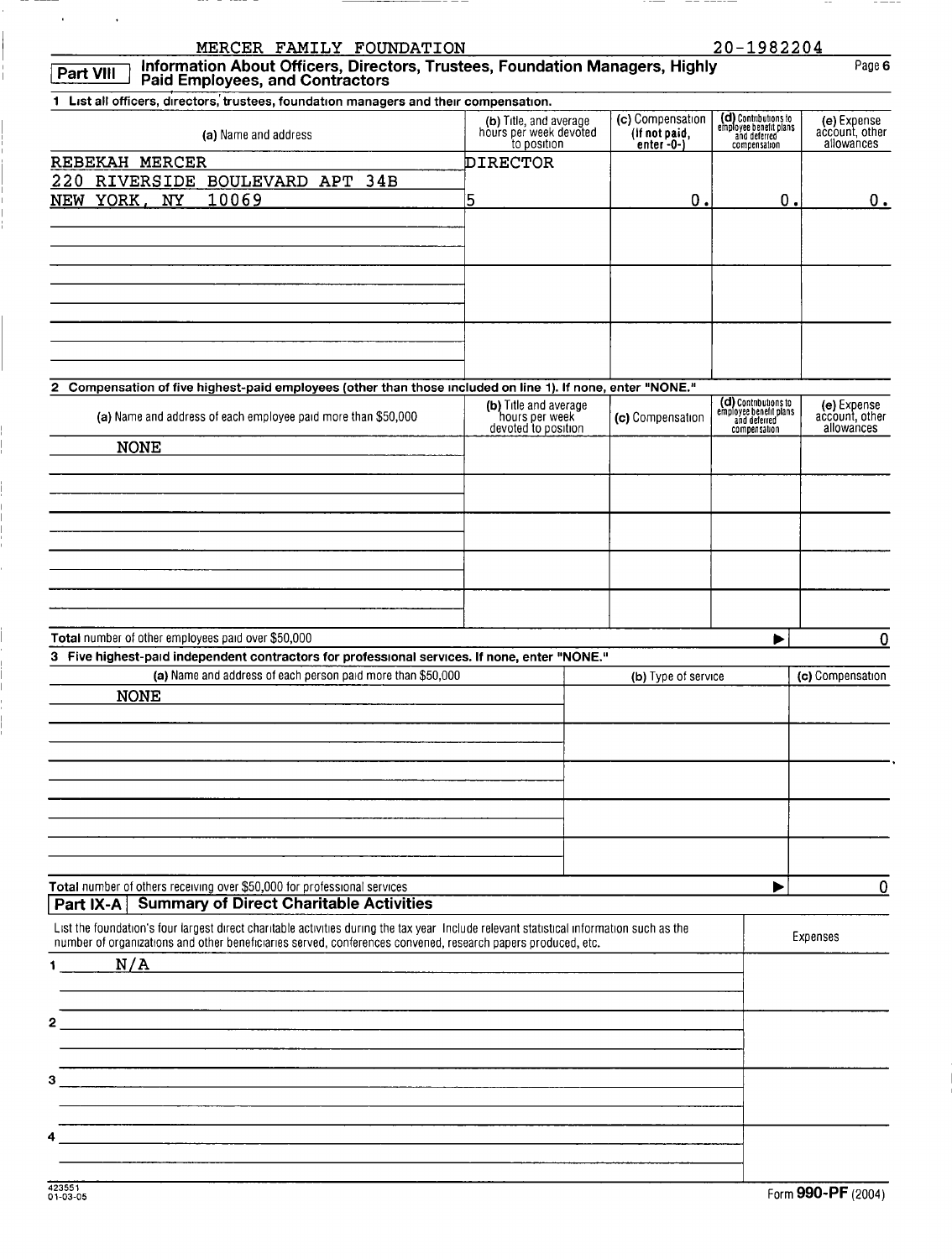$\sim$ 

 $\mathbf{r}$ 

 $- -$ 

## Part IX-B Summary of Program-Related Investments

| Describe the two largest program-related investments made by the foundation during the tax year on lines 1 and 2 | Amount |  |
|------------------------------------------------------------------------------------------------------------------|--------|--|
| $1$ $N/A$                                                                                                        |        |  |
|                                                                                                                  |        |  |
|                                                                                                                  |        |  |
| 2 <sup>1</sup>                                                                                                   |        |  |
|                                                                                                                  |        |  |
| All other program-related investments. See instructions                                                          |        |  |
| 3                                                                                                                |        |  |
|                                                                                                                  |        |  |
|                                                                                                                  |        |  |
| Total. Add lines 1 through 3                                                                                     |        |  |

|              | Part X<br>Minimum Investment Return (All domestic foundations must complete this part Foreign foundations, see instructions)                                                                      |               |                                  |                 |
|--------------|---------------------------------------------------------------------------------------------------------------------------------------------------------------------------------------------------|---------------|----------------------------------|-----------------|
| 1            | Fair market value of assets not used (or held for use) directly in carrying out charitable, etc , purposes:                                                                                       |               |                                  |                 |
|              | a Average monthly fair market value of securities                                                                                                                                                 |               | 1a                               | <u>525,179.</u> |
|              | <b>b</b> Average of monthly cash balances                                                                                                                                                         |               | 1b                               |                 |
|              | c Fair market value of all other assets                                                                                                                                                           |               | 1c                               |                 |
|              | d Total (add lines 1a, b, and c)                                                                                                                                                                  |               | 1 <sub>d</sub>                   | 525, 179.       |
|              | e Reduction claimed for blockage or other factors reported on lines 1a and                                                                                                                        |               |                                  |                 |
|              | 1c (attach detailed explanation)<br>1e                                                                                                                                                            | $\mathbf 0$ . |                                  |                 |
| $\mathbf{z}$ | Acquisition indebtedness applicable to line 1 assets                                                                                                                                              |               | 2                                | О.              |
| 3            | Subtract line 2 from line 1d                                                                                                                                                                      |               | 3                                | 525,179.        |
| 4            | Cash deemed held for charitable activities Enter 1 1/2% of line 3 (for greater amount, see instructions)                                                                                          |               | 4                                | 7,878.          |
| 5            | Net value of noncharitable-use assets Subtract line 4 from line 3. Enter here and on Part V, line 4                                                                                               |               | 5                                | 517,301.        |
| 6            | Minimum investment return_Enter 5% of line 5 ADJUSTED FOR SHORT TAX PERIOD                                                                                                                        |               | 6                                | 13,922.         |
|              | Distributable Amount (see instructions) (Section 4942(j)(3) and (j)(5) private operating foundations and certain<br>Part XI<br>foreign organizations check here<br>and do not complete this part) |               |                                  |                 |
| 1            | Minimum investment return from Part X, line 6                                                                                                                                                     |               | 1                                | 13,922.         |
| 2a           | Tax on investment income for 2004 from Part VI, line 5<br>2a                                                                                                                                      | 1,007.        |                                  |                 |
| b            | 2 <sub>b</sub><br>Income tax for 2004 (This does not include the tax from Part VI)                                                                                                                |               |                                  |                 |
| c            | Add lines 2a and 2b                                                                                                                                                                               |               | 2c                               | 1,007.          |
| 3            | Distributable amount before adjustments. Subtract line 2c from line 1                                                                                                                             |               | 3                                | 12,915.         |
| 4            | Recoveries of amounts treated as qualifying distributions                                                                                                                                         |               | 4                                | 0.              |
| 5            | Add lines 3 and 4                                                                                                                                                                                 |               | 5                                | 12,915.         |
| 6            | Deduction from distributable amount (see instructions)                                                                                                                                            |               | 6                                | Ο.              |
| 7            | Distributable amount as adjusted Subtract line 6 from line 5 Enter here and on Part XIII, line 1                                                                                                  |               | $\overline{7}$                   | 12,915.         |
| 1            | <b>Part XII</b> Qualifying Distributions (see instructions)                                                                                                                                       |               |                                  |                 |
|              | Amounts paid (including administrative expenses) to accomplish charitable, etc., purposes                                                                                                         |               |                                  |                 |
|              | a Expenses, contributions, gifts, etc. - total from Part I, column (d), line 26<br>Program-related investments - total from Part IX-B                                                             |               | 1a                               | 0.<br>0.        |
| b            |                                                                                                                                                                                                   |               | 1 <sub>b</sub><br>$\overline{2}$ |                 |
| 2            | Amounts paid to acquire assets used (or held for use) directly in carrying out charitable, etc., purposes                                                                                         |               |                                  |                 |
| 3            | Amounts set aside for specific charitable projects that satisfy the                                                                                                                               |               |                                  |                 |
|              | a Suitability test (prior IRS approval required)                                                                                                                                                  |               | 3a<br>3 <sub>b</sub>             |                 |
| b            | Cash distribution test (attach the required schedule)                                                                                                                                             |               |                                  | 0.              |
| 4            | Qualifying distributions Add lines 1a through 3b Enter here and on Part V, line 8, and Part XIII, line 4                                                                                          |               | 4                                |                 |
| 5            | Organizations that qualify under section 4940(e) for the reduced rate of tax on net investment                                                                                                    |               |                                  |                 |
|              | income Enter 1% of Part I, line 27b                                                                                                                                                               |               | 5                                | 0.              |
| 6            | Adjusted qualifying distributions Subtract line 5 from line 4                                                                                                                                     |               | 6                                | 0.              |
|              | Note: The amount on line 6 will be used in Part V, column (b), in subsequent years when calculating whether the foundation qualifies for the section                                              |               |                                  |                 |
|              | 4940(e) reduction of tax in those years                                                                                                                                                           |               |                                  |                 |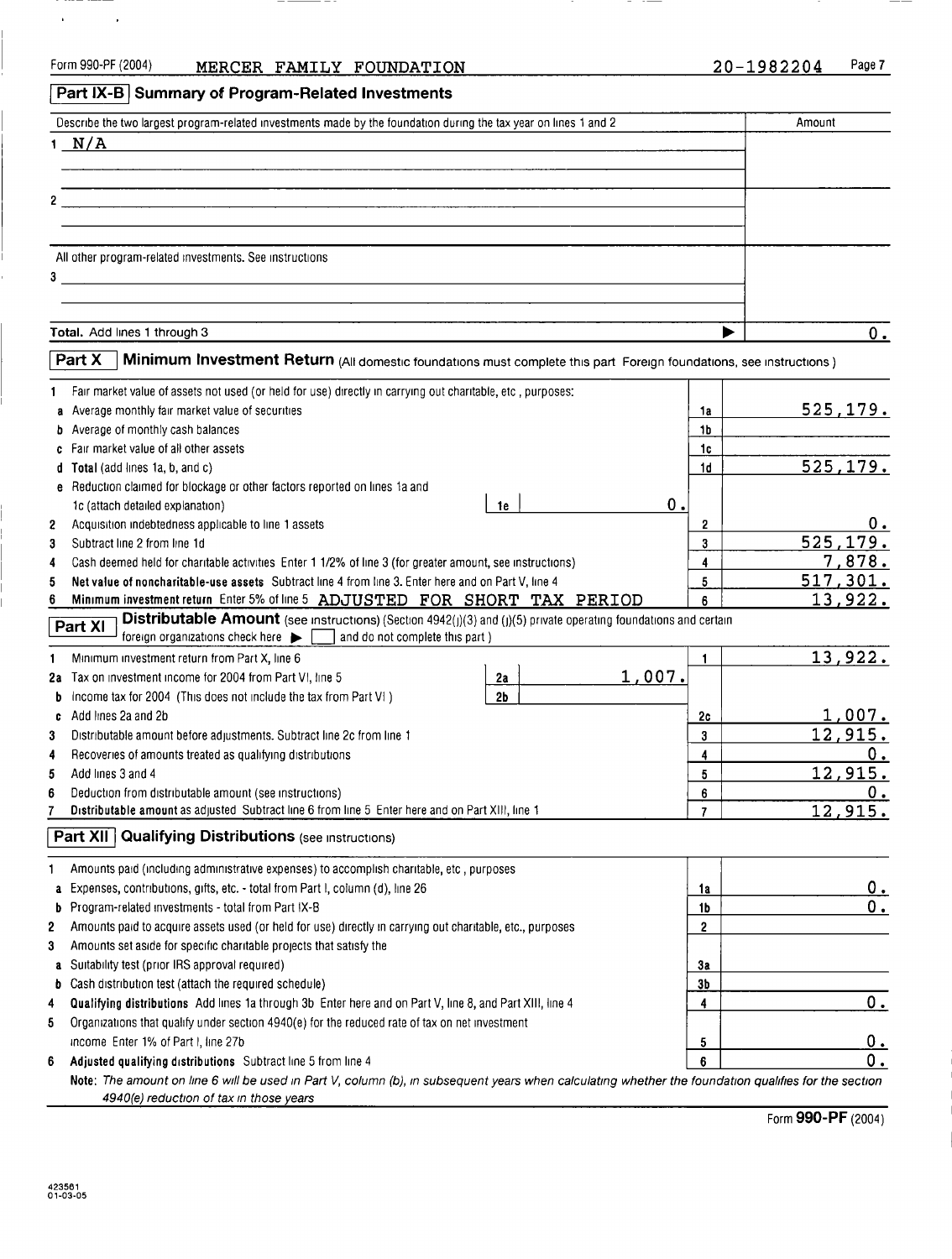$\Omega$ 

 $\mathbf{0}$ 

0

12 , 915 .

 $\mathbf 0$  .

Form 990-PF (2004) MERCER FAMILY FOUNDATION 20-1982204 Page 8 Part XIII Undistributed Income (see instructions) (a) (b) (c) (d) Corpus Years prior to 2003 2003 2004 Distributable amount for 2004 from Part XI, line 7 2 Undistributed income, if any, as of the end of 2003 a Enter amount for 2003 only **b** Total for prior years:  $\mathbf{0}$ 3 Excess distributions carryover, if any, to 2004: a From 1999 b From 2000 c From 2001 d From 2002 e From 2003  $\overline{0}$ f Total of lines 3a through e 4 Qualifying distributions for 2004 from Part XI I, line 4 " \$ 0 a Applied to 2003, but not more than line 2a b Applied to undistributed income of prior  $\mathbf{0}$ years (Election required - see instructions) c Treated as distributions out of corpus  $\mathbf 0$ (Election required - see instructions) d Applied to 2004 distributable amount  $\frac{0}{0}$ . e Remaining amount distributed out of corpus 5 Excess distributions carryover applied to 2004 (It an amount appears in column (d), the same amount 0 . 0 . must be shown in column (a) ) 6 Enter the net total of each column as indicated below:  $\mathbf 0$ 2 Corpus Add lines 3f, 4c, and 4e Subtract line 5 **b** Prior years' undistributed income. Subtract line 4b from line 2b  $\bf{0}$ c Enter the amount of prior years' undistributed income for which a notice of deficiency has been issued, or on which the section 4942(a) tax has been previously  $\mathbf 0$ assessed d Subtract line 6c from line 6b Taxable  $\mathbf 0$ amount - see instructions e Undistributed income for 2003 . Subtract line 4a from line 2a. Taxable amount - see instr f Undistributed income for 2004. Subtract lines 4d and 5 from line 1. This amount must be distributed in 2005 7 Amounts treated as distributions out of

 $\mathbf 0$ 

 $\mathbf 0$ 

 $\mathbf 0$  .

corpus to satisfy requirements imposed by section  $170(b)(1)(E)$  or  $4942(g)(3)$ 

8 Excess distributions carryover from 1999 not applied on line 5 or line 7

9 Excess distributions carryover to 2005 Subtract lines 7 and 8 from line 6a

10 Analysis of line 9: a Excess from 2000

e Excess from 2004

b Excess from 2001 c Excess from 2002

d Excess from 2003

Form 990-PF (2004)

12 , 915 .

423571 01-03-OS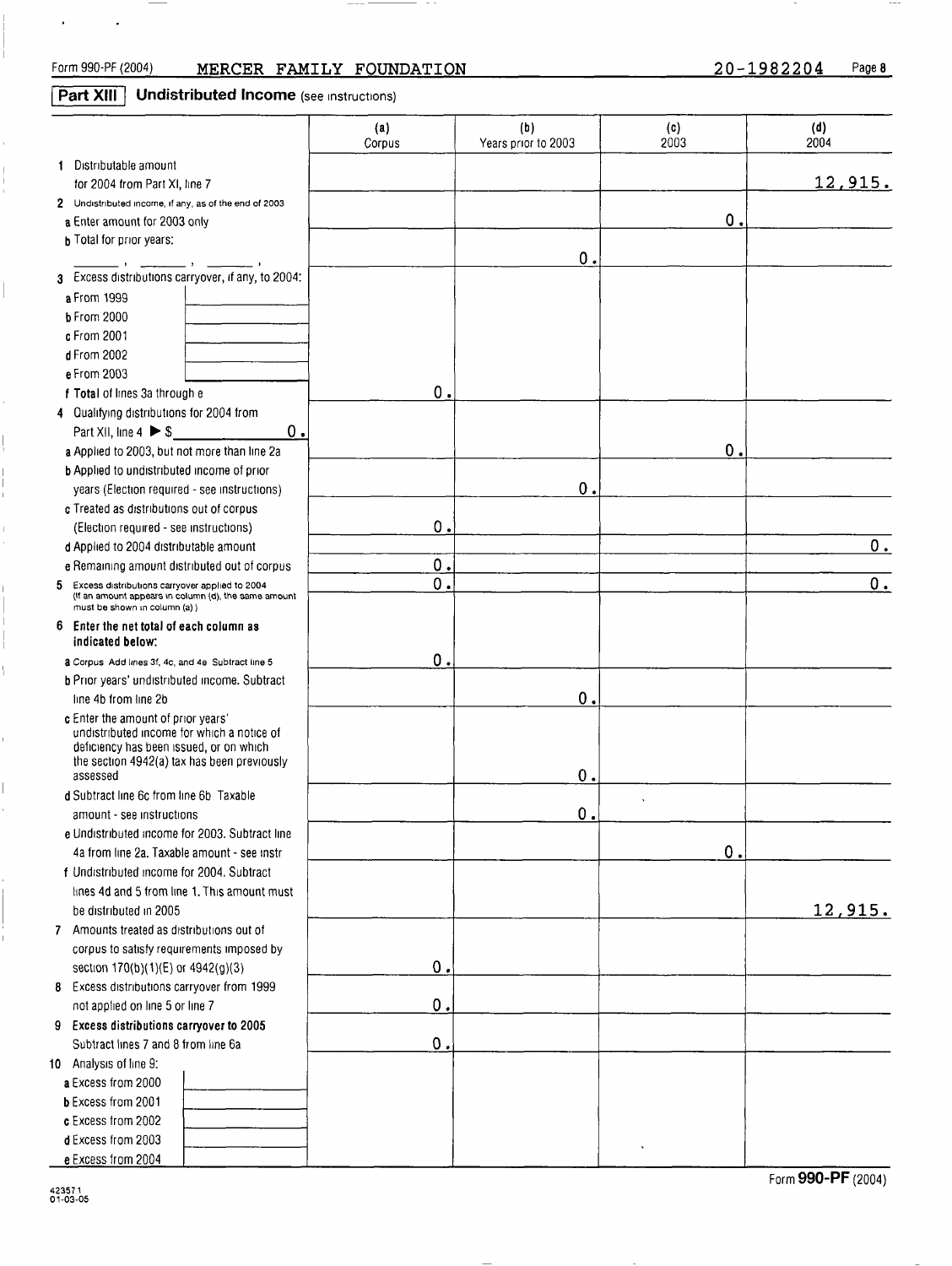| Form 990-PF (2004)                                                                                                     | MERCER FAMILY FOUNDATION |          |               | 20-1982204    | Page 9     |
|------------------------------------------------------------------------------------------------------------------------|--------------------------|----------|---------------|---------------|------------|
| Part XIV   Private Operating Foundations (see instructions and Part VII-A, question 9)                                 |                          |          |               | N/A           |            |
| 1 a If the foundation has received a ruling or determination letter that it is a private operating                     |                          |          |               |               |            |
| foundation, and the ruling is effective for 2004, enter the date of the ruling                                         |                          |          |               |               |            |
| <b>b</b> Check box to indicate whether the organization is a private operating foundation described in section         |                          |          |               | 4942(J)(3) or | 4942(j)(5) |
| 2 a Enter the lesser of the adjusted net                                                                               | Tax year                 |          | Prior 3 years |               |            |
| income from Part I or the minimum                                                                                      | (a) 2004                 | (b) 2003 | (c) 2002      | $(d)$ 2001    | (e) Total  |
| investment return from Part X for                                                                                      |                          |          |               |               |            |
| each year listed                                                                                                       |                          |          |               |               |            |
| <b>b</b> 85% of line 2a                                                                                                |                          |          |               |               |            |
| c Qualifying distributions from Part XII.                                                                              |                          |          |               |               |            |
| line 4 for each year listed                                                                                            |                          |          |               |               |            |
| d Amounts included in line 2c not                                                                                      |                          |          |               |               |            |
| used directly for active conduct of                                                                                    |                          |          |               |               |            |
| exempt activities                                                                                                      |                          |          |               |               |            |
| e Qualifying distributions made directly                                                                               |                          |          |               |               |            |
| for active conduct of exempt activities.                                                                               |                          |          |               |               |            |
| Subtract line 2d from line 2c                                                                                          |                          |          |               |               |            |
| 3<br>Complete 3a, b, or c for the<br>alternative test relied upon:                                                     |                          |          |               |               |            |
| a "Assets" alternative test - enter                                                                                    |                          |          |               |               |            |
| (1) Value of all assets                                                                                                |                          |          |               |               |            |
| (2) Value of assets qualifying<br>under section $4942(j)(3)(B)(i)$                                                     |                          |          |               |               |            |
| <b>b</b> "Endowment" alternative test - enter                                                                          |                          |          |               |               |            |
| 2/3 of minimum investment return<br>shown in Part X, line 6 for each year                                              |                          |          |               |               |            |
| listed                                                                                                                 |                          |          |               |               |            |
| c "Support" alternative test - enter                                                                                   |                          |          |               |               |            |
| (1) Total support other than gross                                                                                     |                          |          |               |               |            |
| investment income (interest,<br>dividends, rents, payments on                                                          |                          |          |               |               |            |
| securities loans (section                                                                                              |                          |          |               |               |            |
| $512(a)(5)$ , or royalties)                                                                                            |                          |          |               |               |            |
| (2) Support from general public<br>and 5 or more exempt                                                                |                          |          |               |               |            |
| organizations as provided in                                                                                           |                          |          |               |               |            |
| section 4942(j)(3)(B)(iii)                                                                                             |                          |          |               |               |            |
| (3) Largest amount of support from                                                                                     |                          |          |               |               |            |
| an exempt organization                                                                                                 |                          |          |               |               |            |
| (4) Gross investment income                                                                                            |                          |          |               |               |            |
| Supplementary Information (Complete this part only if the organization had \$5,000 or more in assets<br><b>Part XV</b> |                          |          |               |               |            |
| at any time during the year-see page 26 of the instructions.)                                                          |                          |          |               |               |            |

## 1 Information Regarding Foundation Managers:

a List any managers of the foundation who have contributed more than 2% of the total contributions received by the foundation before the close of any tax year (but only if they have contributed more than \$5,000) (See section 507(4)(2) )

### **NONE**

 $\ddot{\phantom{0}}$ 

b List any managers of the foundation who own 10% or more of the stock of a corporation (or an equally large portion of the ownership of a partnership or other entity) of which the foundation has a 10% or greater interest.

### NONE

2 Information Regarding Contribution, Grant, Gift, Loan, Scholarship, etc., Programs:<br>Check here  $\blacktriangleright$  of the organization only makes contributions to preselected charitable organization

If the organization only makes contributions to preselected charitable organizations and does not accept unsolicited requests for funds. If the organization makes gifts, grants, etc . (see instructions) to individuals or organizations under other conditions, complete items 2a, b, c, and d

a The name, address, and telephone number of the person to whom applications should be addressed.

b The form in which applications should be submitted and information and materials they should include

c Any submission deadlines

d Any restrictions or limitations on awards, such as by geographical areas, charitable fields, kinds of institutions, or other factors: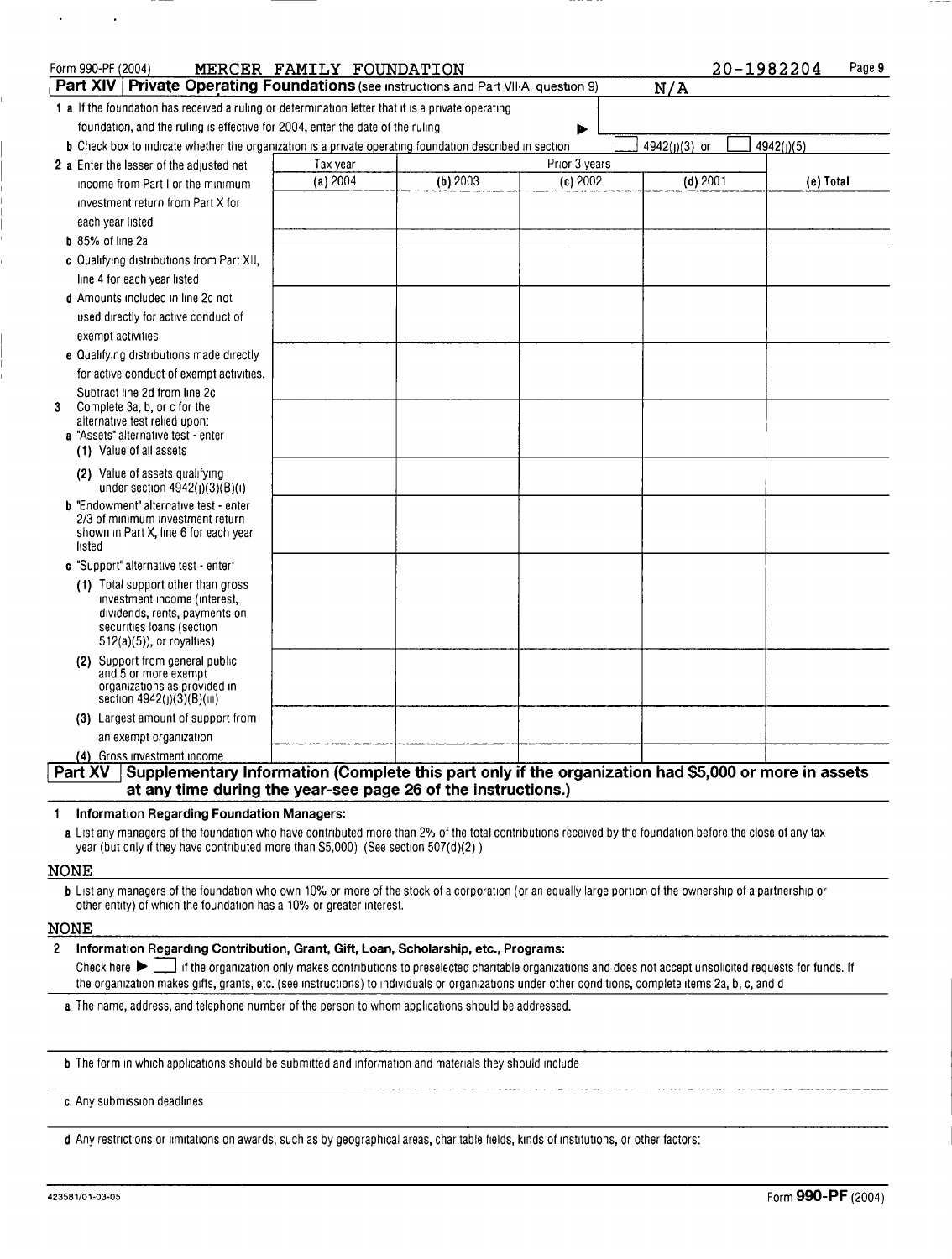$\mathbf{v} = \mathbf{v} \times \mathbf{v}$  .

## MERCER FAMILY FOUNDATION

## 20-1982204 Page 10

| Part $XY$<br><b>Supplementary Information (continued)</b><br>Grants and Contributions Paid During the Year or Approved for Future Payment |                                                                                                                    |                                      |                                     |        |
|-------------------------------------------------------------------------------------------------------------------------------------------|--------------------------------------------------------------------------------------------------------------------|--------------------------------------|-------------------------------------|--------|
| 3 <sub>1</sub><br>Recipient                                                                                                               |                                                                                                                    |                                      |                                     |        |
| Name and address (home or business)                                                                                                       | If recipient is an individual,<br>show any relationship to<br>any foundation manager<br>or substantial contributor | Foundation<br>status of<br>recipient | Purpose of grant or<br>contribution | Amount |
| a Paid during the year                                                                                                                    |                                                                                                                    |                                      |                                     |        |
|                                                                                                                                           |                                                                                                                    |                                      |                                     |        |
|                                                                                                                                           |                                                                                                                    |                                      |                                     |        |
| <b>NONE</b>                                                                                                                               |                                                                                                                    |                                      |                                     |        |
|                                                                                                                                           |                                                                                                                    |                                      |                                     |        |
|                                                                                                                                           |                                                                                                                    |                                      |                                     |        |
|                                                                                                                                           |                                                                                                                    |                                      |                                     |        |
|                                                                                                                                           |                                                                                                                    |                                      |                                     |        |
|                                                                                                                                           |                                                                                                                    |                                      |                                     |        |
|                                                                                                                                           |                                                                                                                    |                                      |                                     |        |
|                                                                                                                                           |                                                                                                                    |                                      |                                     |        |
|                                                                                                                                           |                                                                                                                    |                                      |                                     |        |
|                                                                                                                                           |                                                                                                                    |                                      |                                     |        |
|                                                                                                                                           |                                                                                                                    |                                      |                                     |        |
|                                                                                                                                           |                                                                                                                    |                                      |                                     |        |
|                                                                                                                                           |                                                                                                                    |                                      |                                     |        |
|                                                                                                                                           |                                                                                                                    |                                      |                                     |        |
|                                                                                                                                           |                                                                                                                    |                                      |                                     |        |
|                                                                                                                                           |                                                                                                                    |                                      |                                     |        |
|                                                                                                                                           |                                                                                                                    |                                      |                                     |        |
|                                                                                                                                           |                                                                                                                    |                                      |                                     |        |
|                                                                                                                                           |                                                                                                                    |                                      |                                     |        |
|                                                                                                                                           |                                                                                                                    |                                      |                                     |        |
|                                                                                                                                           |                                                                                                                    |                                      |                                     |        |
|                                                                                                                                           |                                                                                                                    |                                      |                                     |        |
|                                                                                                                                           |                                                                                                                    |                                      |                                     |        |
|                                                                                                                                           |                                                                                                                    |                                      |                                     |        |
| Total                                                                                                                                     |                                                                                                                    |                                      | $\blacktriangleright$ 3a            |        |
| <b>b</b> Approved for future payment                                                                                                      |                                                                                                                    |                                      |                                     |        |
|                                                                                                                                           |                                                                                                                    |                                      |                                     |        |
|                                                                                                                                           |                                                                                                                    |                                      |                                     |        |
| $\rm{NONE}$                                                                                                                               |                                                                                                                    |                                      |                                     |        |
|                                                                                                                                           |                                                                                                                    |                                      |                                     |        |
|                                                                                                                                           |                                                                                                                    |                                      |                                     |        |
|                                                                                                                                           |                                                                                                                    |                                      |                                     |        |
|                                                                                                                                           |                                                                                                                    |                                      |                                     |        |
|                                                                                                                                           |                                                                                                                    |                                      |                                     |        |
|                                                                                                                                           |                                                                                                                    |                                      |                                     |        |
|                                                                                                                                           |                                                                                                                    |                                      |                                     |        |
|                                                                                                                                           |                                                                                                                    |                                      |                                     |        |
|                                                                                                                                           |                                                                                                                    |                                      |                                     |        |
|                                                                                                                                           |                                                                                                                    |                                      |                                     |        |
| Total                                                                                                                                     |                                                                                                                    |                                      | $\overline{\phantom{1}}$ 3b         |        |

azseova,-o3-os Form 990-PF (2004)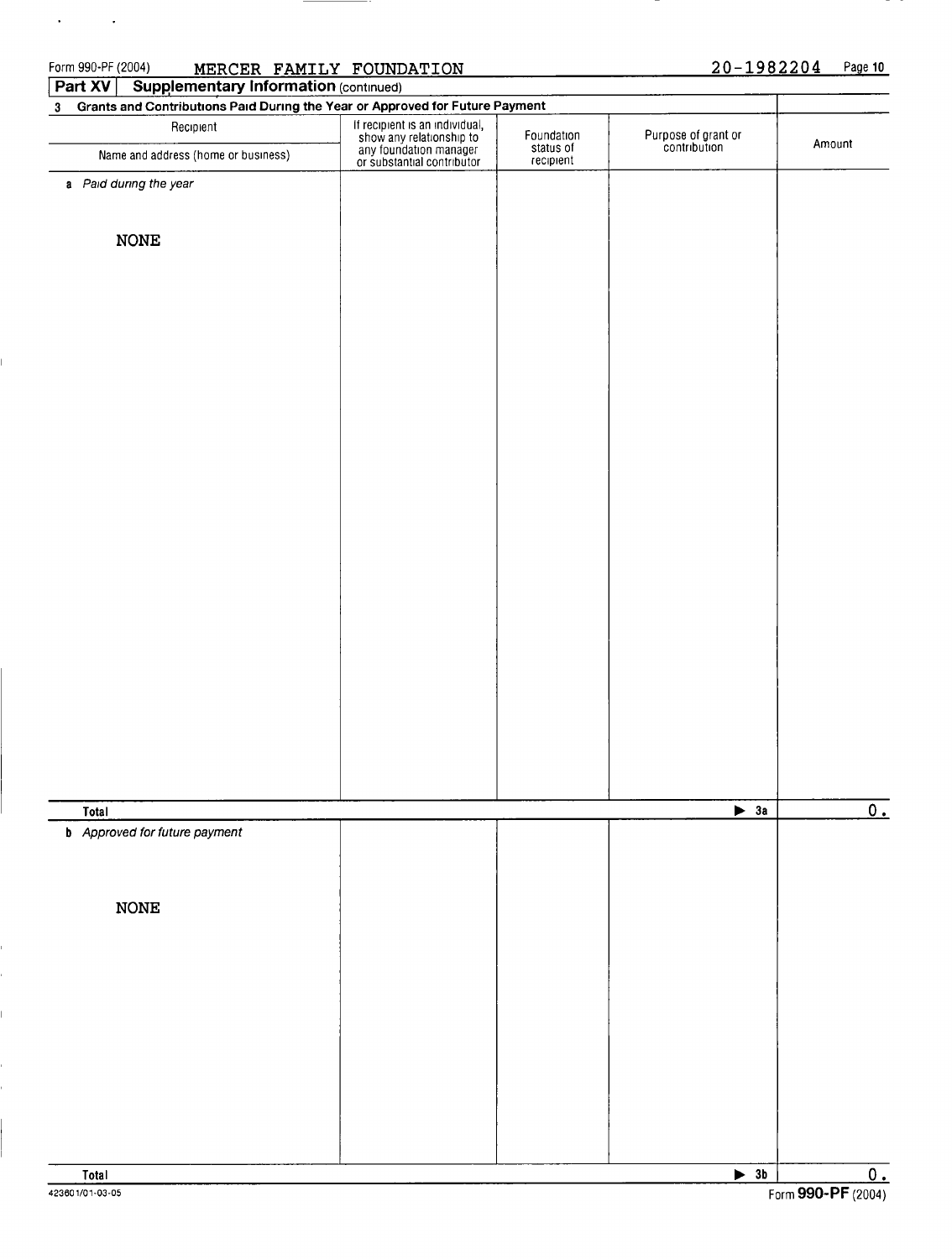$\bullet$  . The  $\bullet$  is  $\bullet$ 

Ė,

 $\frac{1}{2}$ 

## Form 990-PF (2004) MERCER FAMILY FOUNDATION 20-1982204 Page 11

 $\hspace{0.1mm}-\hspace{0.1mm}$ 

 $\cdots$ 

| Part XVI-A | <b>Analysis of Income-Producing Activities</b> |  |
|------------|------------------------------------------------|--|
|            |                                                |  |

|                                                                                                                                                       |                        | Unrelated business income |                                           | Excluded by section 512, 513, or 514 |                          |
|-------------------------------------------------------------------------------------------------------------------------------------------------------|------------------------|---------------------------|-------------------------------------------|--------------------------------------|--------------------------|
| Enter gross amounts unless otherwise indicated                                                                                                        | (a)<br><b>Business</b> | (b)                       | $\overline{\epsilon_{\text{xclu}}^{(c)}}$ | (d)                                  | (e)<br>Related or exempt |
| 1 Program service revenue                                                                                                                             | code                   | Amount                    | sion<br>code                              | Amount                               | function income          |
| a                                                                                                                                                     |                        |                           |                                           |                                      |                          |
| b<br><u> 1980 - John Stone, maria eta inperiodo eta inperiodo eta inperiodo eta inperiodo eta inperiodo eta inperiodo</u>                             |                        |                           |                                           |                                      |                          |
| c                                                                                                                                                     |                        |                           |                                           |                                      |                          |
| đ                                                                                                                                                     |                        |                           |                                           |                                      |                          |
|                                                                                                                                                       |                        |                           |                                           |                                      |                          |
|                                                                                                                                                       |                        |                           |                                           |                                      |                          |
| Fees and contracts from government agencies<br>g.                                                                                                     |                        |                           |                                           |                                      |                          |
| 2 Membership dues and assessments                                                                                                                     |                        |                           |                                           |                                      |                          |
| 3 Interest on savings and temporary cash                                                                                                              |                        |                           |                                           |                                      |                          |
| investments                                                                                                                                           |                        |                           |                                           |                                      |                          |
| 4 Dividends and interest from securities                                                                                                              |                        |                           |                                           |                                      | 5,036.                   |
| 5 Net rental income or (loss) from real estate:                                                                                                       |                        |                           |                                           |                                      |                          |
| a Debt-financed property                                                                                                                              |                        |                           |                                           |                                      |                          |
| Not debt-financed property<br>b                                                                                                                       |                        |                           |                                           |                                      |                          |
| 6 Net rental income or (loss) from personal                                                                                                           |                        |                           |                                           |                                      |                          |
| property                                                                                                                                              |                        |                           |                                           |                                      |                          |
| 7 Other investment income                                                                                                                             |                        |                           |                                           |                                      |                          |
| 8 Gain or (loss) from sales of assets other                                                                                                           |                        |                           |                                           |                                      |                          |
| than inventory                                                                                                                                        | 523000                 | 45,322.                   |                                           |                                      |                          |
| 9 Net income or (loss) from special events                                                                                                            |                        |                           |                                           |                                      |                          |
| 10 Gross profit or (loss) from sales of inventory                                                                                                     |                        |                           |                                           |                                      |                          |
| 11 Other revenue                                                                                                                                      |                        |                           |                                           |                                      |                          |
| a                                                                                                                                                     |                        |                           |                                           |                                      |                          |
| b                                                                                                                                                     |                        |                           |                                           |                                      |                          |
| c                                                                                                                                                     |                        |                           |                                           |                                      |                          |
| d<br><u> 1980 - Jan Samuel II, maritan bizko hamarkada (h. 1980).</u>                                                                                 |                        |                           |                                           |                                      |                          |
| е                                                                                                                                                     |                        | 45, 322.                  |                                           | 0.                                   | 5,036.                   |
| 12 Subtotal Add columns (b), (d), and (e)<br>13 Total Add line 12, columns (b), (d), and (e)                                                          |                        |                           |                                           | 13                                   | 50,358.                  |
| (See worksheet in line 13 instructions to verify calculations)                                                                                        |                        |                           |                                           |                                      |                          |
|                                                                                                                                                       |                        |                           |                                           |                                      |                          |
| Relationship of Activities to the Accomplishment of Exempt Purposes<br><b>Part XVI-B</b>                                                              |                        |                           |                                           |                                      |                          |
| Explain below how each activity for which income is reported in column (e) of Part XVI-A contributed importantly to the accomplishment of<br>Line No. |                        |                           |                                           |                                      |                          |
| the organization's exempt purposes (other than by providing funds for such purposes)                                                                  |                        |                           |                                           |                                      |                          |
|                                                                                                                                                       |                        |                           |                                           |                                      |                          |
|                                                                                                                                                       |                        |                           |                                           |                                      |                          |
|                                                                                                                                                       |                        |                           |                                           |                                      |                          |
|                                                                                                                                                       |                        |                           |                                           |                                      |                          |
|                                                                                                                                                       |                        |                           |                                           |                                      |                          |
|                                                                                                                                                       |                        |                           |                                           |                                      |                          |
|                                                                                                                                                       |                        |                           |                                           |                                      |                          |
|                                                                                                                                                       |                        |                           |                                           |                                      |                          |
|                                                                                                                                                       |                        |                           |                                           |                                      |                          |
|                                                                                                                                                       |                        |                           |                                           |                                      |                          |
|                                                                                                                                                       |                        |                           |                                           |                                      |                          |
|                                                                                                                                                       |                        |                           |                                           |                                      |                          |
|                                                                                                                                                       |                        |                           |                                           |                                      |                          |
|                                                                                                                                                       |                        |                           |                                           |                                      |                          |
|                                                                                                                                                       |                        |                           |                                           |                                      |                          |
|                                                                                                                                                       |                        |                           |                                           |                                      |                          |
|                                                                                                                                                       |                        |                           |                                           |                                      |                          |
|                                                                                                                                                       |                        |                           |                                           |                                      |                          |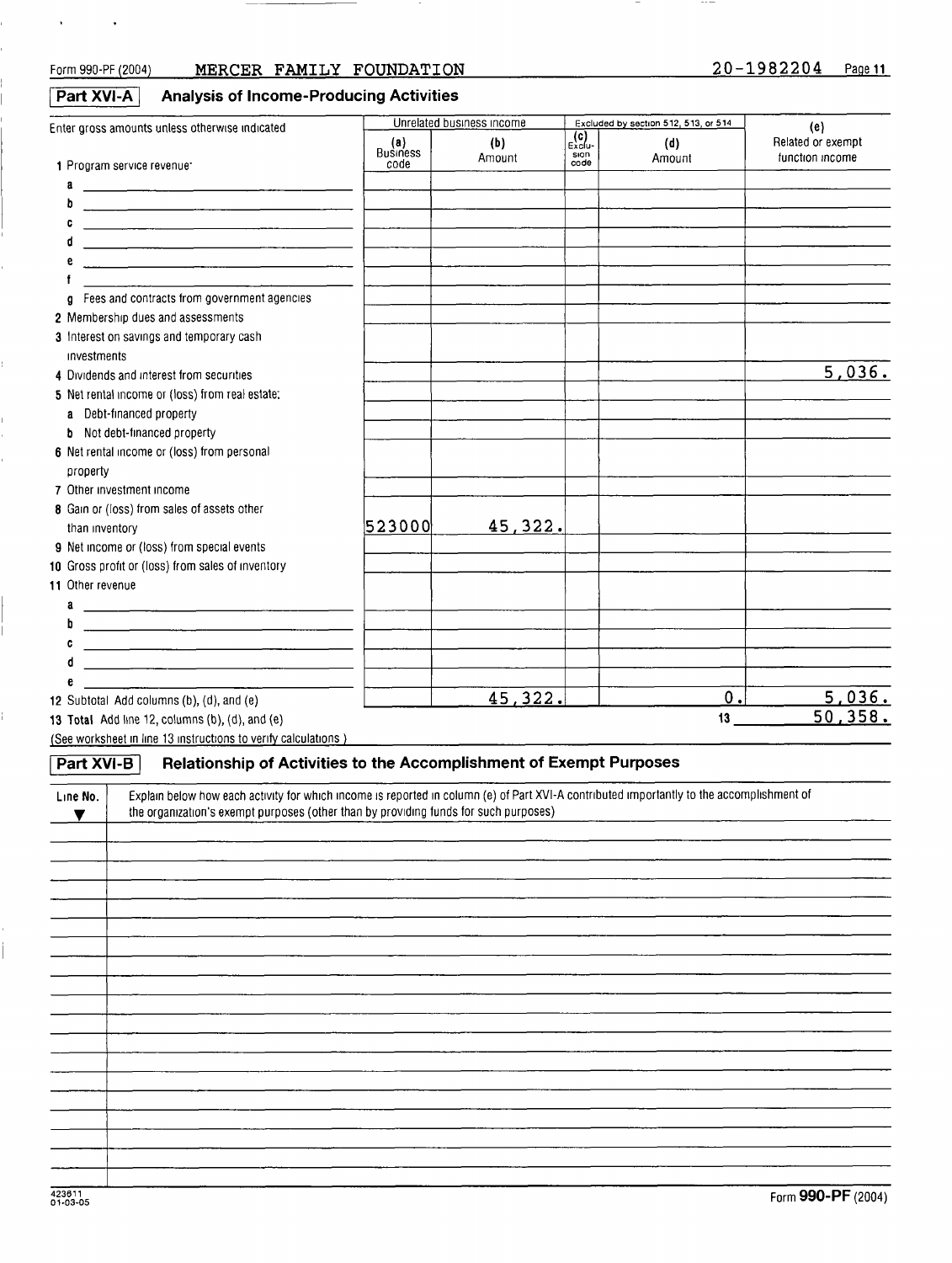| Part XVII              | <b>Exempt Organizations</b>                                                                            |                |                                                                                                                                         | Information Regarding Transfers To and Transactions and Relationships With Noncharitable                                                                                                  |                |                   |
|------------------------|--------------------------------------------------------------------------------------------------------|----------------|-----------------------------------------------------------------------------------------------------------------------------------------|-------------------------------------------------------------------------------------------------------------------------------------------------------------------------------------------|----------------|-------------------|
| 1                      |                                                                                                        |                |                                                                                                                                         | Did the organization directly or indirectly engage in any of the following with any other organization described in section 501(c) of                                                     |                | Yes No            |
|                        |                                                                                                        |                | the Code (other than section 501(c)(3) organizations) or in section 527, relating to political organizations?                           |                                                                                                                                                                                           |                |                   |
|                        |                                                                                                        |                | Transfers from the reporting organization to a noncharitable exempt organization of:                                                    |                                                                                                                                                                                           |                |                   |
| $(1)$ Cash             |                                                                                                        |                |                                                                                                                                         |                                                                                                                                                                                           | 1a(1)          | <u>x</u>          |
|                        | (2) Other assets                                                                                       |                |                                                                                                                                         |                                                                                                                                                                                           | 1a(2)          | X                 |
|                        | Other transactions                                                                                     |                |                                                                                                                                         |                                                                                                                                                                                           |                |                   |
|                        | (1) Sales of assets to a noncharitable exempt organization                                             |                |                                                                                                                                         |                                                                                                                                                                                           | 1b(1)          | <u>x</u>          |
|                        | (2) Purchases of assets from a noncharitable exempt organization                                       |                |                                                                                                                                         |                                                                                                                                                                                           | 1b(2)          | X                 |
|                        | (3) Rental of facilities, equipment, or other assets                                                   |                |                                                                                                                                         |                                                                                                                                                                                           | 1b(3)          | $\mathbf{X}$      |
|                        | (4) Reimbursement arrangements                                                                         |                |                                                                                                                                         |                                                                                                                                                                                           | 1b(4)          | X<br>$\mathbf X$  |
|                        | (5) Loans or loan guarantees<br>(6) Performance of services or membership or fundraising solicitations |                |                                                                                                                                         |                                                                                                                                                                                           | 1b(5)<br>1b(6) | $\mathbf{X}$      |
|                        | Sharing of facilities, equipment, mailing lists, other assets, or paid employees                       |                |                                                                                                                                         |                                                                                                                                                                                           | 1c             | $\mathbf{X}$      |
| c<br>d                 |                                                                                                        |                |                                                                                                                                         | If the answer to any of the above is "Yes," complete the following schedule Column (b) should always show the fair market value of the goods, other assets,                               |                |                   |
|                        |                                                                                                        |                |                                                                                                                                         | or services given by the reporting organization. If the organization received less than fair market value in any transaction or sharing arrangement, show in                              |                |                   |
|                        | column (d) the value of the goods, other assets, or services received.                                 |                |                                                                                                                                         |                                                                                                                                                                                           |                |                   |
| (a) Line no            | (b) Amount involved                                                                                    |                | (c) Name of noncharitable exempt organization                                                                                           | (d) Description of transfers, transactions, and sharing arrangements                                                                                                                      |                |                   |
|                        |                                                                                                        |                | N/A                                                                                                                                     |                                                                                                                                                                                           |                |                   |
|                        |                                                                                                        |                |                                                                                                                                         |                                                                                                                                                                                           |                |                   |
|                        |                                                                                                        |                |                                                                                                                                         |                                                                                                                                                                                           |                |                   |
|                        |                                                                                                        |                |                                                                                                                                         |                                                                                                                                                                                           |                |                   |
|                        |                                                                                                        |                |                                                                                                                                         |                                                                                                                                                                                           |                |                   |
|                        |                                                                                                        |                |                                                                                                                                         |                                                                                                                                                                                           |                |                   |
|                        |                                                                                                        |                |                                                                                                                                         |                                                                                                                                                                                           |                |                   |
|                        |                                                                                                        |                |                                                                                                                                         |                                                                                                                                                                                           |                |                   |
|                        |                                                                                                        |                |                                                                                                                                         |                                                                                                                                                                                           |                |                   |
|                        |                                                                                                        |                |                                                                                                                                         |                                                                                                                                                                                           |                |                   |
|                        |                                                                                                        |                |                                                                                                                                         |                                                                                                                                                                                           |                |                   |
|                        |                                                                                                        |                |                                                                                                                                         |                                                                                                                                                                                           |                |                   |
|                        |                                                                                                        |                |                                                                                                                                         |                                                                                                                                                                                           |                |                   |
|                        |                                                                                                        |                |                                                                                                                                         |                                                                                                                                                                                           |                |                   |
|                        |                                                                                                        |                |                                                                                                                                         |                                                                                                                                                                                           |                |                   |
|                        |                                                                                                        |                | 2a Is the organization directly or indirectly affiliated with, or related to, one or more tax-exempt organizations described            |                                                                                                                                                                                           |                |                   |
|                        |                                                                                                        |                | in section 501(c) of the Code (other than section 501(c)(3)) or in section 527?                                                         |                                                                                                                                                                                           |                | $\overline{X}$ No |
|                        | <b>b</b> If "Yes," complete the following schedule.                                                    |                |                                                                                                                                         |                                                                                                                                                                                           |                |                   |
|                        | (a) Name of organization                                                                               |                | (b) Type of organization                                                                                                                | (c) Description of relationship                                                                                                                                                           |                |                   |
|                        |                                                                                                        |                | N/A                                                                                                                                     |                                                                                                                                                                                           |                |                   |
|                        |                                                                                                        |                |                                                                                                                                         |                                                                                                                                                                                           |                |                   |
|                        |                                                                                                        |                |                                                                                                                                         |                                                                                                                                                                                           |                |                   |
|                        |                                                                                                        |                |                                                                                                                                         |                                                                                                                                                                                           |                |                   |
|                        |                                                                                                        |                |                                                                                                                                         |                                                                                                                                                                                           |                |                   |
|                        |                                                                                                        |                | and complete Declaration of preparer (other than taxpayer or fiduciary) is based on all information of which preparer has any knowledge | Under penalties of perjury, I declare that I have examined this return, including accompanying schedules and statements, and to the best of my knowledge and belief, it is true, correct, |                |                   |
|                        |                                                                                                        |                |                                                                                                                                         |                                                                                                                                                                                           |                |                   |
|                        |                                                                                                        | <b>SOPX</b>    |                                                                                                                                         |                                                                                                                                                                                           |                |                   |
|                        | Sign fure of officer or trustee                                                                        |                | Da                                                                                                                                      |                                                                                                                                                                                           |                |                   |
| Sign Here              | Preparer's                                                                                             |                |                                                                                                                                         |                                                                                                                                                                                           |                |                   |
| Preparer's<br>Use Only | signature                                                                                              |                |                                                                                                                                         |                                                                                                                                                                                           |                |                   |
| Paid                   | Firm's name (or yours                                                                                  | GOLUB, LACABRA | WILSON,                                                                                                                                 |                                                                                                                                                                                           |                |                   |
|                        | if self-employed),                                                                                     | 2 ROOSEVELT    | <b>AVENUE</b>                                                                                                                           |                                                                                                                                                                                           |                |                   |
|                        | address, and ZIP code                                                                                  |                | PORT JEFFERSON STATION                                                                                                                  |                                                                                                                                                                                           |                |                   |

-m.  $\mathcal{L}^{(1)}$  .

 $\sim 10$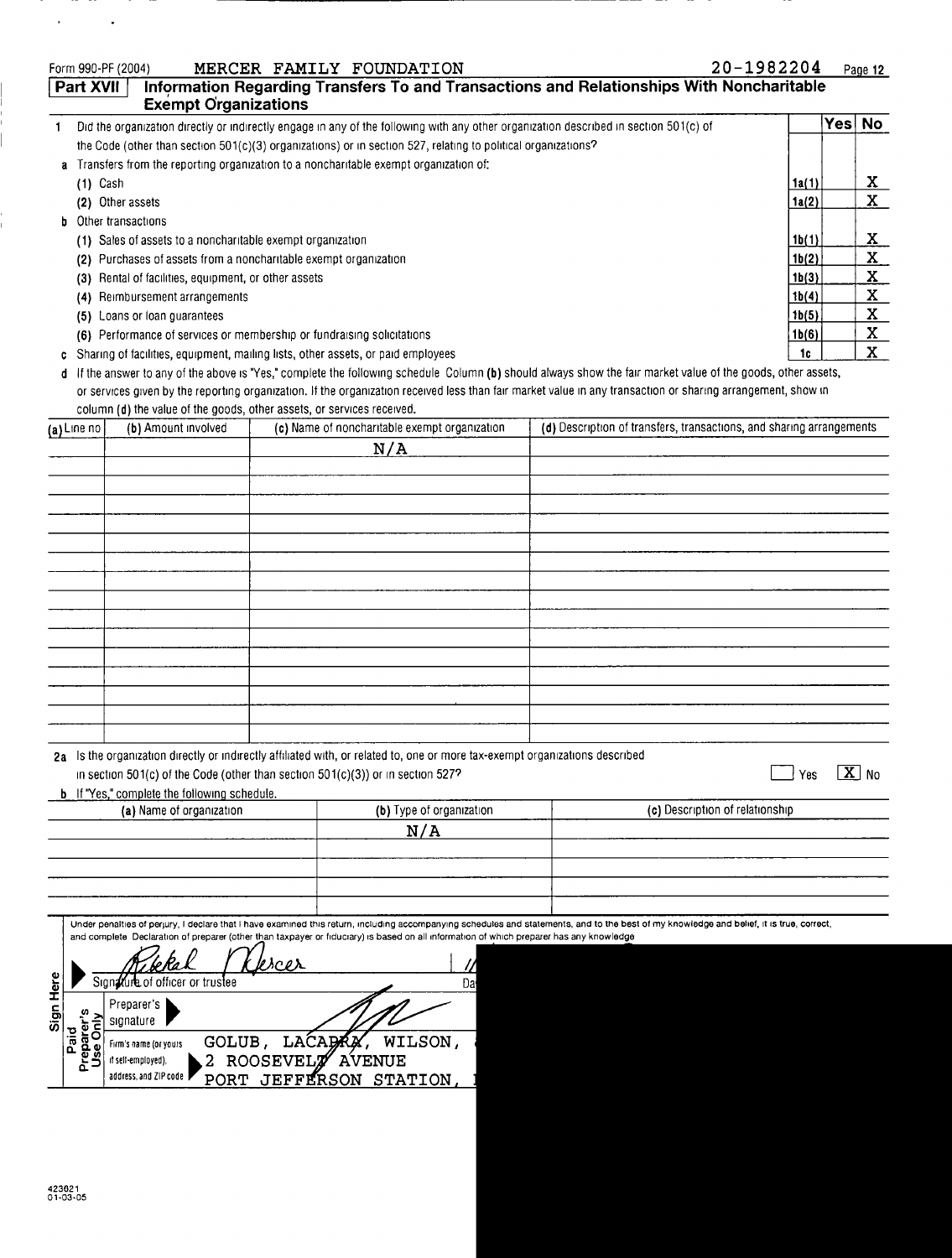(Form 990, 990-EZ, or 990-PF) '

### Department of the Treasury Internal Revenue Service

## Schedule B The Schedule of Contributors

2004 Supplementary Information for line 1 of Form 990, 990-EZ, and 990-PF (see instructions)

OMB No 1545-0047

Name of organization example is a structure of organization number in the structure of organization number is example if  $\mathbb{E}$  Employer identification number

20-1982204

|                                      |  | MERCER FAMILY FOUNDATION |  |
|--------------------------------------|--|--------------------------|--|
| <b>Organization type (check one)</b> |  |                          |  |

| Filers of:         | Section:                                                                  |
|--------------------|---------------------------------------------------------------------------|
| Form 990 or 990-EZ | 501(c)(<br>) (enter number) organization                                  |
|                    | 4947(a)(1) nonexempt charitable trust not treated as a private foundation |
|                    | 527 political organization                                                |
| Form 990-PF        | X  <br>501(c)(3) exempt private foundation                                |
|                    | 4947(a)(1) nonexempt chantable trust treated as a private foundation      |
|                    | 501(c)(3) taxable private foundation                                      |

Check if your organization is covered by the General Rule or a Special Rule. (Note: Only a section 501(c)(7), (8), or (10) organization can check boxes for both the General Rule and a Special Rule-see instructions)

## General Rule-

For organizations filing Form 990, 990-EZ, or 990-PF that received, during the year, \$5,000 or more (in money or property) from any one contributor. (Complete Parts I and II )

## Special Rules-

For a section 501(c)(3) organization filing Form 990, or Form 990-EZ, that met the 33 1/3% support test of the regulations under sections 509(a)(1)/170(b)(1)(A)(vi) and received from any one contributor, during the year, a contribution of the greater of \$5,000 or 2% of the amount on line 1 of these forms. (Complete Parts I and II )

For a section 501(c)(7), (8), or (10) organization filing Form 990, or Form 990-EZ, that received from any one contributor, during the year, aggregate contributions or bequests of more than \$1,000 for use exclusively for religious, charitable, scientific, literary, or educational purposes, or the prevention of cruelty to children or animals (Complete Parts I, II, and III )

For a section 501(c)(7), (8), or (10) organization filing Form 990, or Form 990-EZ, that received from any one contributor, during the year, some contributions for use exclusively for religious, charitable, etc, purposes, but these contributions did not aggregate to more than \$1,000 (If this box is checked, enter here the total contributions that were received during the year for an exclusively religious, charitable, etc , purpose Do not complete any of the Parts unless the General Rule applies to this organization because it received nonexclusively religious, charitable, etc, contributions of \$5,000 or more during the year)  $\bullet$  \$

Caution: Organizations that are not covered by the General Rule and/or the Special Rules do not file Schedule B (Form 990, 990-EZ, or 990-PF), but they must check the box in the heading of their Form 990, Form 990-EZ, or on line 2 of their Form 990-PF, to certify that they do not meet the filing requirements of Schedule B (Form 990, 990-EZ, or 990-PF)

| LHA For Paperwork Reduction Act Notice, see the Instructions |
|--------------------------------------------------------------|
| for Form 990. Form 990-EZ, and Form 990-PF.                  |

Schedule B (Form 990, 990-EZ, or 990-PF) (2004)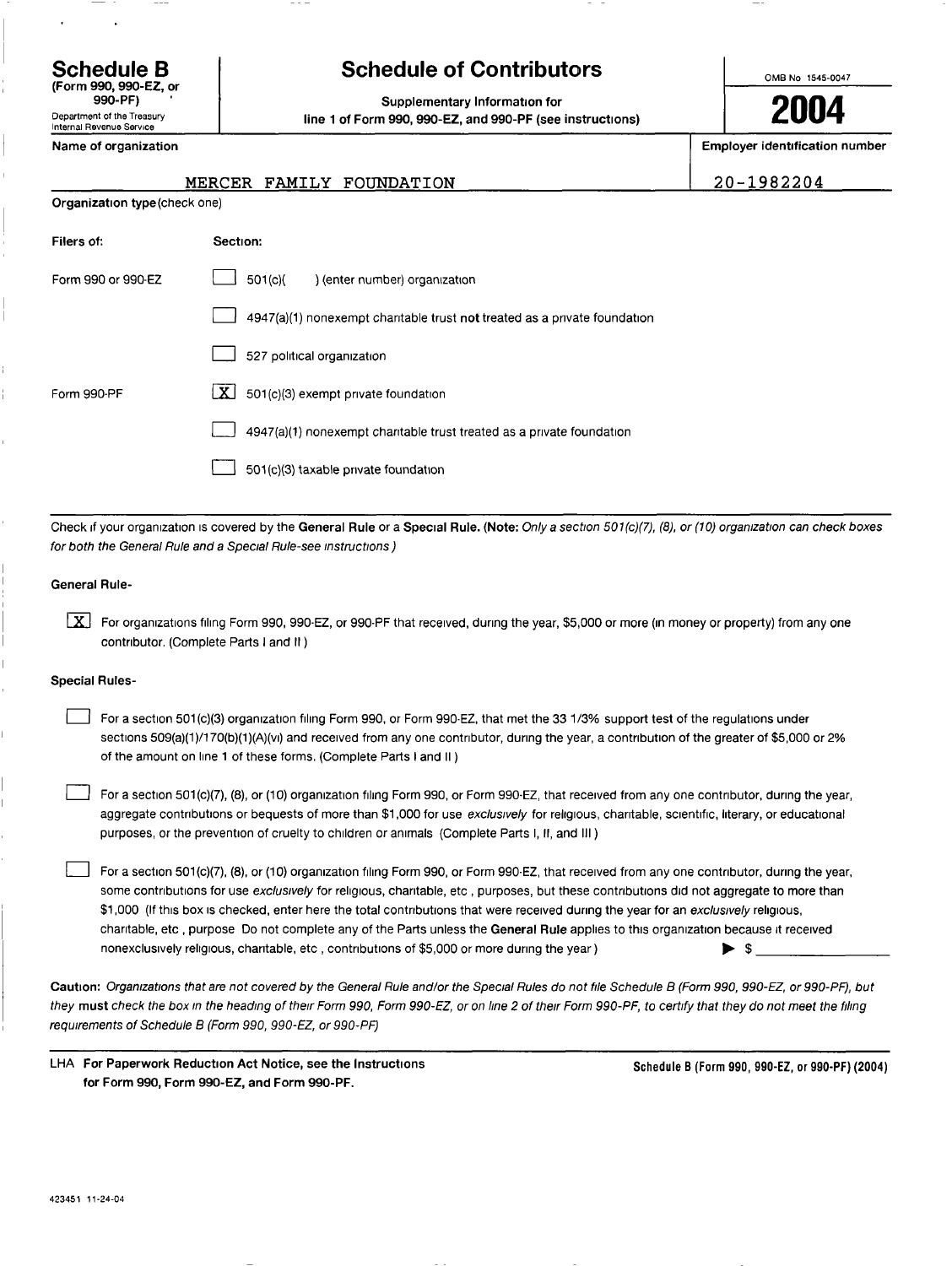## Schedule B (Form 990, 990-EZ, or 990-PF) (2004)  $\frac{1}{2}$  of Part I

| Name of organization |  |  |
|----------------------|--|--|
|----------------------|--|--|

 $\bar{\star}$ 

 $\bullet$ 

 $\|$ 

 $\frac{1}{\epsilon}$ 

 $\begin{array}{c} \hline \end{array}$ 

 $\begin{array}{c} 1 \\ 1 \\ 1 \end{array}$ 

 $\overline{1}$ 

 $-$ 

 $\begin{array}{|c|c|c|}\hline \textbf{Equation} & \textbf{Number of the image is a function of the image.} \hline \end{array}$ 

## MERCER FAMILY FOUNDATION 20-1982204

| Part I     | <b>Contributors</b> (See Specific Instructions)              |                                       |                                                                                                           |
|------------|--------------------------------------------------------------|---------------------------------------|-----------------------------------------------------------------------------------------------------------|
| (a)<br>No. | (b)<br>Name, address, and ZIP + 4                            | (c)<br>Aggregate contributions        | (d)<br>Type of contribution                                                                               |
| 1          | ROBERT MERCER<br>18 APRICOT ROAD<br>11766<br>MOUNT SINAI, NY | 500,000.<br>$\mathbf{\$}$             | $\mathbf{X}$<br>Person<br>Payroll<br>Noncash<br>(Complete Part II if there<br>is a noncash contribution.) |
| (a)<br>No. | (b)<br>Name, address, and ZIP + 4                            | (c)<br><b>Aggregate contributions</b> | (d)<br>Type of contribution                                                                               |
|            |                                                              | \$                                    | Person<br>Payroll<br>Noncash<br>(Complete Part II if there<br>is a noncash contribution)                  |
| (a)<br>No. | (b)<br>Name, address, and ZIP + 4                            | (c)<br>Aggregate contributions        | (d)<br>Type of contribution                                                                               |
|            |                                                              | \$                                    | Person<br>Payroll<br>Noncash<br>(Complete Part II if there<br>is a noncash contribution)                  |
| (a)<br>No. | (b)<br>Name, address, and ZIP + 4                            | (c)<br>Aggregate contributions        | (d)<br>Type of contribution                                                                               |
|            |                                                              | \$                                    | Person<br>Payroll<br>Noncash<br>(Complete Part II if there<br>is a noncash contribution.)                 |
| (a)<br>No. | (b)<br>Name, address, and ZIP + 4                            | (c)<br>Aggregate contributions        | (d)<br>Type of contribution                                                                               |
|            |                                                              | \$                                    | Person<br>Payroll<br>Noncash<br>(Complete Part II if there<br>is a noncash contribution)                  |
| (a)<br>No. | (b)<br>Name, address, and ZIP + 4                            | (c)<br><b>Aggregate contributions</b> | (d)<br>Type of contribution                                                                               |
|            |                                                              | \$                                    | Person<br>Payroll<br>Noncash<br>(Complete Part II if there<br>is a noncash contribution.)                 |

 $-$ 

423452 11-24-04 Schedule B (Form 990, 990-EZ, or 990-PF) (2004)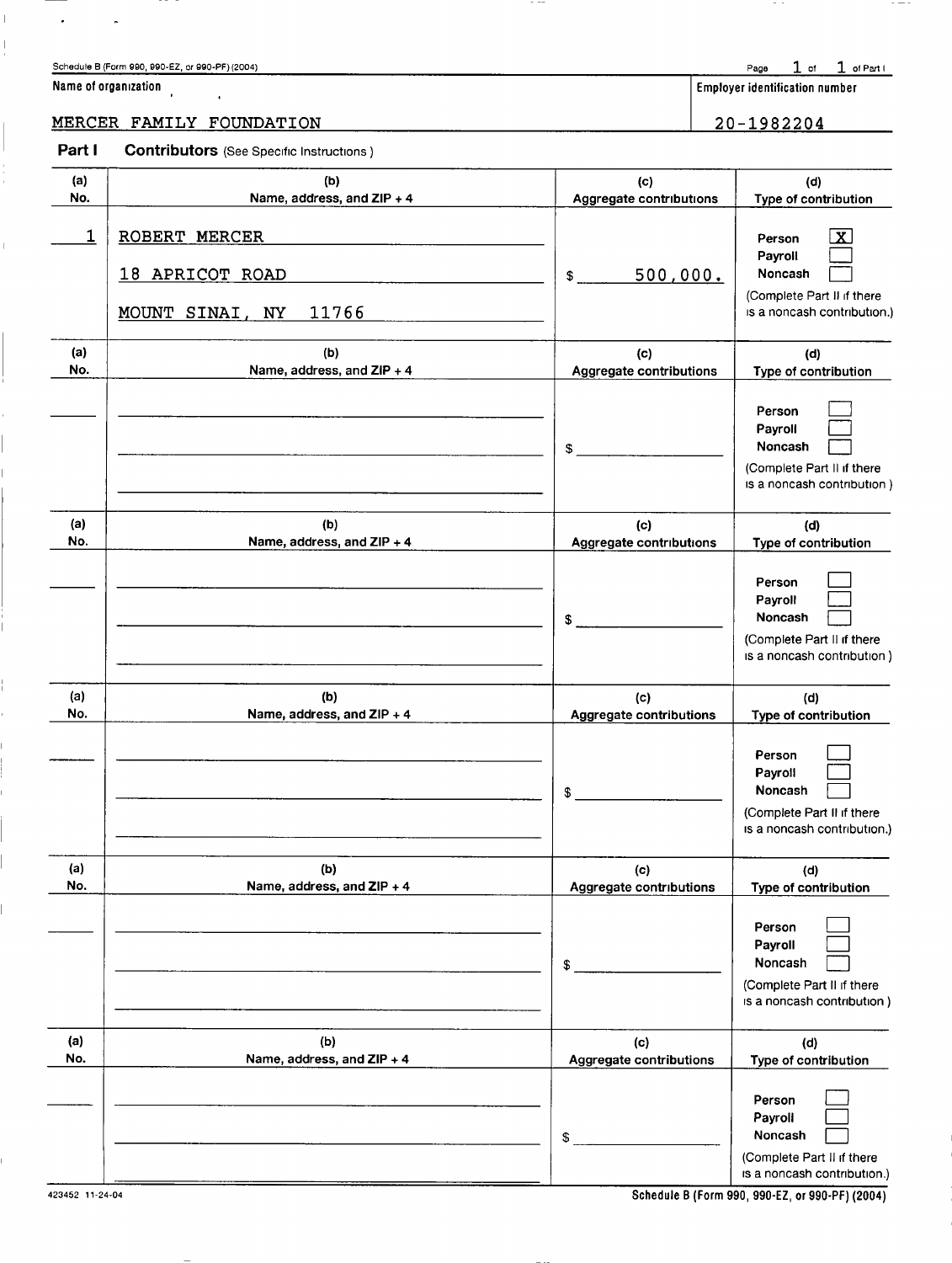MERCER FAMILY FOUNDATION

Ī.

 $\mathcal{A}^{\text{max}}$  and  $\mathcal{A}^{\text{max}}$ 

20-1982204

| FORM 990-PF<br>DIVIDENDS AND            |                 |        | INTEREST FROM SECURITIES   | <b>STATEMENT</b>                   | 1  |
|-----------------------------------------|-----------------|--------|----------------------------|------------------------------------|----|
| <b>SOURCE</b>                           | GROSS AMOUNT    |        | CAPITAL GAINS<br>DIVIDENDS | COLUMN $(A)$<br><b>AMOUNT</b>      |    |
| CAPITAL INVESTMENTS<br>MEDALLION        |                 | 5,036. | 0.                         | 5,036.                             |    |
| TOTAL TO FM 990-PF, PART I, LN 4        |                 | 5,036. | 0.                         | 5,036.                             |    |
| FORM 990-PF                             | CORPORATE STOCK |        |                            | <b>STATEMENT</b>                   | 2  |
| DESCRIPTION                             |                 |        | BOOK VALUE                 | <b>FAIR MARKET</b><br><b>VALUE</b> |    |
| MEDALLION CAPITAL<br><b>INVESTMENTS</b> |                 |        | 550,358.                   |                                    | 0. |
| TOTAL TO FORM 990-PF, PART II, LINE 10B |                 |        | 550,358.                   |                                    | 0. |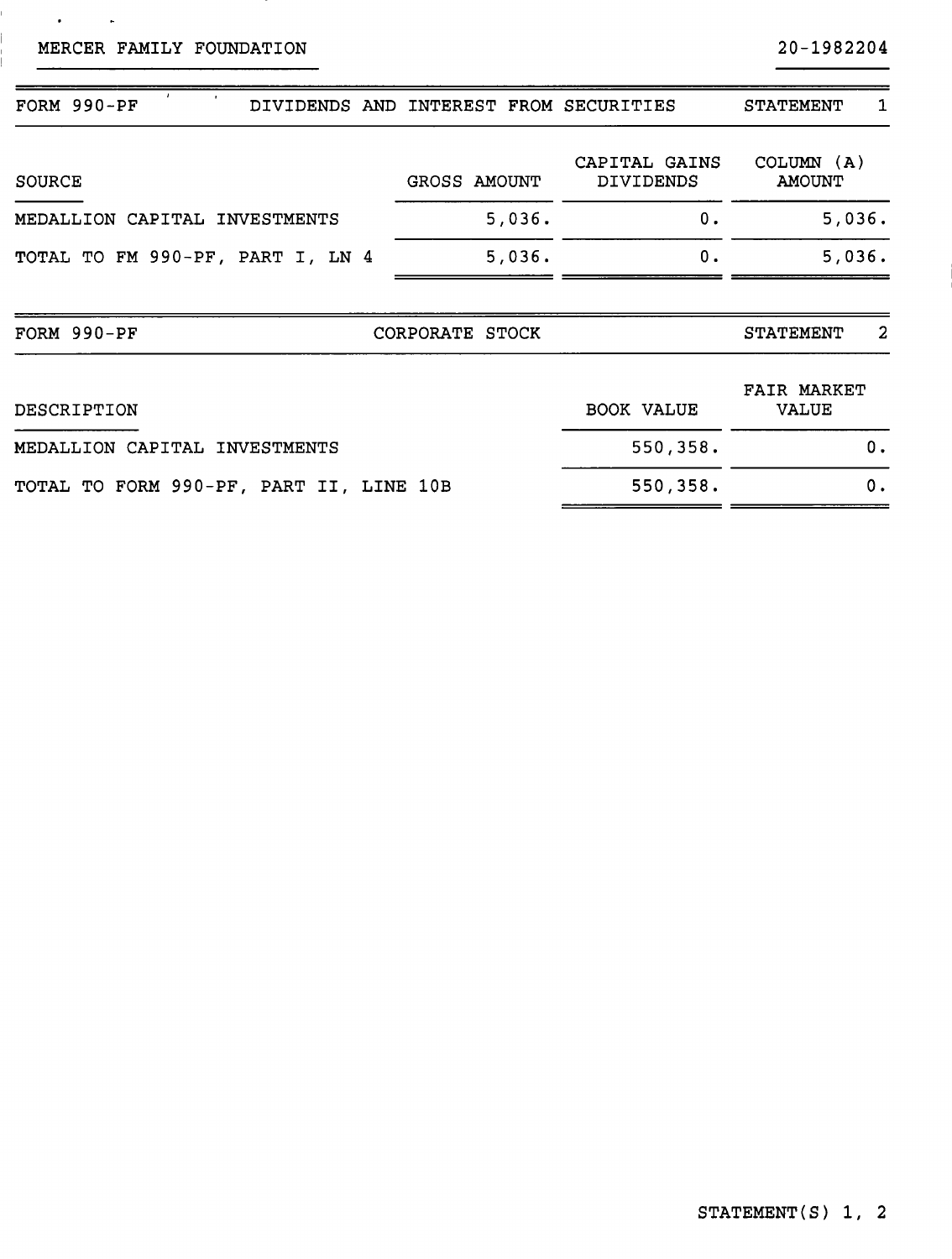| Form | $\sim$<br>۱, |
|------|--------------|
|      |              |

 $\frac{1}{4}$ 

 $\mathbf{I}$ 

## $F^{\rm form}$  2220 Punderpayment of Estimated Tax by Corporations

OMB No 1545-0142

|      | Department of the Treasury .<br>Internal Revenue Service                                                                                                                                                                                                                                                                                                                                                                                     |    |             | See separate instructions<br>Attach to the corporation's tax return |     |    | FORM 990-PF |    | 2004                           |
|------|----------------------------------------------------------------------------------------------------------------------------------------------------------------------------------------------------------------------------------------------------------------------------------------------------------------------------------------------------------------------------------------------------------------------------------------------|----|-------------|---------------------------------------------------------------------|-----|----|-------------|----|--------------------------------|
| Name |                                                                                                                                                                                                                                                                                                                                                                                                                                              |    |             |                                                                     |     |    |             |    | Employer identification number |
|      | MERCER FAMILY FOUNDATION                                                                                                                                                                                                                                                                                                                                                                                                                     |    |             |                                                                     |     |    |             |    | 20-1982204                     |
|      | Note: In most cases, the corporation is not required to file Form 2220 (see Part I below for exceptions) because the IRS will figure any penalty owed and bill the<br>corporation. Even if Form 2220 is not required, the corporation may still use it to figure the penalty In such a case, enter the amount from page 2, line 38 on<br>the estimated tax penalty line of the corporation's income tax return, but do not attach Form 2220. |    |             |                                                                     |     |    |             |    |                                |
|      | Reasons for Filing - Check the boxes below that apply If any boxes are checked, and line 6, below, is \$500 or more, the corporation must<br>Part I<br>file Form 2220, even if it does not owe a penalty.                                                                                                                                                                                                                                    |    |             |                                                                     |     |    |             |    |                                |
|      | The corporation is using the adjusted seasonal installment method.                                                                                                                                                                                                                                                                                                                                                                           |    |             |                                                                     |     |    |             |    |                                |
| 2    | The corporation is using the annualized income installment method                                                                                                                                                                                                                                                                                                                                                                            |    |             |                                                                     |     |    |             |    |                                |
| 3    | The corporation is a "large corporation" figuring its first required installment based on the prior year's tax                                                                                                                                                                                                                                                                                                                               |    |             |                                                                     |     |    |             |    |                                |
|      | Part II<br><b>Figuring the Underpayment</b>                                                                                                                                                                                                                                                                                                                                                                                                  |    |             |                                                                     |     |    |             |    |                                |
|      | 4 Total tax (see instructions)                                                                                                                                                                                                                                                                                                                                                                                                               |    |             |                                                                     |     |    |             | 4  | 1,007.                         |
|      | 5 a Personal holding company tax (Schedule PH (Form 1120), line 26) included on line 4                                                                                                                                                                                                                                                                                                                                                       |    |             |                                                                     | 5a  |    |             |    |                                |
|      | b Look-back interest included on line 4 under section 460(b)(2) for completed long-term                                                                                                                                                                                                                                                                                                                                                      |    |             |                                                                     |     |    |             |    |                                |
|      | contracts or of section 167(g) for depreciation under the income forecast method                                                                                                                                                                                                                                                                                                                                                             |    |             |                                                                     | 5b  |    |             |    |                                |
|      |                                                                                                                                                                                                                                                                                                                                                                                                                                              |    |             |                                                                     |     |    |             |    |                                |
|      | c Credit for Federal tax paid on fuels (see instructions)                                                                                                                                                                                                                                                                                                                                                                                    |    |             |                                                                     |     | 5с |             |    |                                |
|      | d Total, Add lines 5a through 5c                                                                                                                                                                                                                                                                                                                                                                                                             |    |             |                                                                     |     |    |             | 5d |                                |
|      | 6 Subtract line 5d from line 4 If the result is less than \$500, do not complete or file this form. The corporation does                                                                                                                                                                                                                                                                                                                     |    |             |                                                                     |     |    |             |    |                                |
|      | not owe the penalty<br>7 Enter the tax shown on the corporation's 2003 income tax return Caution' If the tax is zero                                                                                                                                                                                                                                                                                                                         |    |             |                                                                     |     |    |             | 6  | 1,007.                         |
|      | or the tax year was for less than 12 months, skip this line and enter the amount from line 6 on line 8                                                                                                                                                                                                                                                                                                                                       |    |             |                                                                     |     |    |             | 7  |                                |
|      |                                                                                                                                                                                                                                                                                                                                                                                                                                              |    |             |                                                                     |     |    |             |    |                                |
| 8.   | Enter the smaller of line 6 or line 7. If the corporation is required to skip line 7, enter the amount from line 6                                                                                                                                                                                                                                                                                                                           |    |             |                                                                     |     |    |             | 8  | 1,007.                         |
|      |                                                                                                                                                                                                                                                                                                                                                                                                                                              |    | (a)         | (b)                                                                 | (c) |    | (d)         |    | (e)                            |
| 9.   | Installment due dates. Enter in col (a)<br>through (d) the 15th day of the 4th (FOTM                                                                                                                                                                                                                                                                                                                                                         |    |             |                                                                     |     |    |             |    |                                |
|      | 990-PF filers: Use 5th month), 6th, 9th,                                                                                                                                                                                                                                                                                                                                                                                                     |    |             |                                                                     |     |    |             |    |                                |
|      | and 12th mos of the corporation's tax year                                                                                                                                                                                                                                                                                                                                                                                                   | 9  | 10/15/04    | 12/15/04                                                            |     |    |             |    |                                |
|      | <b>Exception</b> If one of your installment<br>due dates is Sept 15, 2004, see the<br>instructions                                                                                                                                                                                                                                                                                                                                           |    |             |                                                                     |     |    |             |    |                                |
| 10   | Required installments if the box on<br>line 1 and/or line 2 above is checked, enter                                                                                                                                                                                                                                                                                                                                                          |    |             |                                                                     |     |    |             |    |                                |
|      | the amounts from Schedule A, line 38 If<br>the box on in 3 (but not 1 or 2) is checked,                                                                                                                                                                                                                                                                                                                                                      |    |             |                                                                     |     |    |             |    |                                |
|      | see instructions for the amounts to enter<br>If none of these boxes are checked, enter                                                                                                                                                                                                                                                                                                                                                       |    |             |                                                                     |     |    |             |    |                                |
|      | 25% of in 8 above in each column                                                                                                                                                                                                                                                                                                                                                                                                             | 10 | 504.        | 503.                                                                |     |    |             |    |                                |
|      | 11 Estimated tax paid or credited for<br>each period (see instructions). For                                                                                                                                                                                                                                                                                                                                                                 |    |             |                                                                     |     |    |             |    |                                |
|      | column (a) only, enter the amount                                                                                                                                                                                                                                                                                                                                                                                                            | 11 |             |                                                                     |     |    |             |    |                                |
|      | from line 11 on line 15<br>Complete lines 12 through 18 of                                                                                                                                                                                                                                                                                                                                                                                   |    |             |                                                                     |     |    |             |    |                                |
|      | one column before going to the                                                                                                                                                                                                                                                                                                                                                                                                               |    |             |                                                                     |     |    |             |    |                                |
|      | next column.                                                                                                                                                                                                                                                                                                                                                                                                                                 |    |             |                                                                     |     |    |             |    |                                |
|      | 12 Enter amount, if any, from line 18                                                                                                                                                                                                                                                                                                                                                                                                        |    |             |                                                                     |     |    |             |    |                                |
|      | of the preceding column                                                                                                                                                                                                                                                                                                                                                                                                                      | 12 |             |                                                                     |     |    |             |    |                                |
| 13   | Add lines 11 and 12                                                                                                                                                                                                                                                                                                                                                                                                                          | 13 |             |                                                                     |     |    |             |    |                                |
| 14.  | Add amounts on lines 16 and 17                                                                                                                                                                                                                                                                                                                                                                                                               |    |             |                                                                     |     |    |             |    |                                |
|      | of the preceding column                                                                                                                                                                                                                                                                                                                                                                                                                      | 14 |             | 504.                                                                |     |    |             |    |                                |
| 15   | Subtract line 14 from line 13. If                                                                                                                                                                                                                                                                                                                                                                                                            |    |             |                                                                     |     |    |             |    |                                |
|      | zero or less, enter -0-                                                                                                                                                                                                                                                                                                                                                                                                                      | 15 | $\mathbf 0$ | $\mathbf 0$                                                         |     |    |             |    |                                |
| 16   | If the amount on line 15 is zero, subtract                                                                                                                                                                                                                                                                                                                                                                                                   |    |             |                                                                     |     |    |             |    |                                |
|      | line 13 from line 14 Otherwise, enter -0-                                                                                                                                                                                                                                                                                                                                                                                                    | 16 |             | 504.                                                                |     |    |             |    |                                |
| 17   | Underpayment if line 15 is less than<br>or equal to line 10, subtract line 15 from                                                                                                                                                                                                                                                                                                                                                           |    |             |                                                                     |     |    |             |    |                                |
|      | line 10 Then go to line 12 of the next                                                                                                                                                                                                                                                                                                                                                                                                       |    |             |                                                                     |     |    |             |    |                                |
| 18   | column Otherwise, go to line 18<br>Overpayment if line 10 is less than                                                                                                                                                                                                                                                                                                                                                                       | 17 | 504.        | 503.                                                                |     |    |             |    |                                |
|      | line 15, subtract line 10 from line 15<br>Then go to line 12 of the next column                                                                                                                                                                                                                                                                                                                                                              | 18 |             |                                                                     |     |    |             |    |                                |

Go to Part III on page 2 to figure the penalty Do not go to Part III if there are no entries on line 17 - no penalty is owed

 $\overline{\phantom{a}}$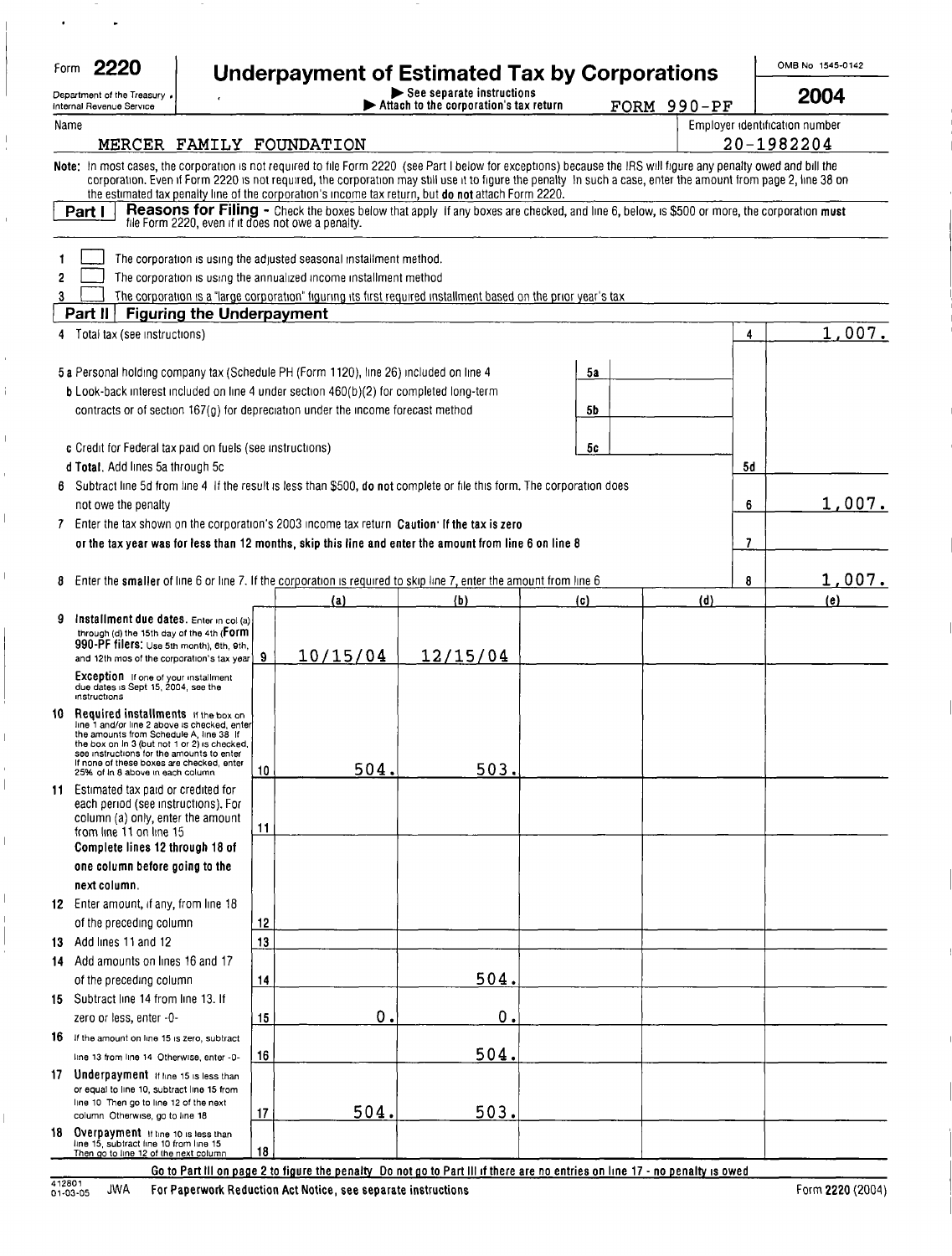## $\bullet$ FORM 990-PF

 $\bullet$ 

 $\|$ 

 $\bar{\mathbb{L}}$ 

 $\overline{1}$ 

 $\overline{1}$ 

## MERCER FAMILY FOUNDATION 20-1982204 Page 2

## **Part III** Figuring the Penalty

|     |                                                                                                                                                                                                                               |                 | (a)  | (b) | (c)                | (d) | (e)        |
|-----|-------------------------------------------------------------------------------------------------------------------------------------------------------------------------------------------------------------------------------|-----------------|------|-----|--------------------|-----|------------|
|     | 19 Enter the date of payment or the 15th day<br>of the 3rd month after the close of the tax<br>year, whichever is earlier (see instructions)<br>(Form 990-PF and Form 990-T<br>filers: Use 5th month instead of 3rd<br>month) | 19              |      |     |                    |     |            |
| 20  | Number of days from due date of install-<br>ment on In 9 to the date shown on line 19                                                                                                                                         | 20              |      |     |                    |     |            |
| 21  | Number of days on line 20 after<br>4/15/2004 and before 7/1/2004                                                                                                                                                              | 21              |      |     |                    |     |            |
|     | 22 Underpayment on line 17 x                                                                                                                                                                                                  |                 |      |     |                    |     |            |
|     | Number of days on line 21 x 5%<br>366                                                                                                                                                                                         | 22              | \$   | \$  | S                  | \$  | S          |
| 23  | Number of days on line 20 after<br>6/30/2004 and before 10/1/2004                                                                                                                                                             | 23              |      |     |                    |     |            |
|     | 24 Underpayment on line 17 x                                                                                                                                                                                                  |                 |      |     |                    |     |            |
|     | Number of days on line 23 x 4%<br>366                                                                                                                                                                                         | 24              | \$   | S   | \$                 | \$  | \$         |
| 25  | Number of days on line 20 after<br>9/30/2004 and before 1/1/2005                                                                                                                                                              | 25              |      |     |                    |     |            |
|     | 26 Underpayment on line 17 x                                                                                                                                                                                                  |                 |      |     |                    |     |            |
|     | Number of days on line 25 x 5%<br>366                                                                                                                                                                                         | 26              | \$   | \$  | \$                 | \$  | \$         |
| 27  | Number of days on line 20 after<br>12/31/2004 and before 4/1/2005                                                                                                                                                             | 27              |      | SEE | ATTACHED WORKSHEET |     |            |
|     | 28 Underpayment on line 17 x                                                                                                                                                                                                  |                 |      |     |                    |     |            |
|     | Number of days on line 27 X 5%<br>365                                                                                                                                                                                         | 28 <sup>2</sup> | -S   | \$  | S                  | \$  | \$         |
| 29  | Number of days on line 20 after<br>3/31/2005 and before 7/1/2005                                                                                                                                                              | 29              |      |     |                    |     |            |
|     | 30 Underpayment on line 17 x                                                                                                                                                                                                  |                 |      |     |                    |     |            |
|     | Number of days on line 29 x *%<br>365                                                                                                                                                                                         | 30 I            | - \$ | \$  | \$                 | S   | \$         |
| 31. | Number of days on line 20 after<br>6/30/2005 and before 10/1/2005                                                                                                                                                             | 31              |      |     |                    |     |            |
|     | 32 Underpayment on line 17 x                                                                                                                                                                                                  |                 |      |     |                    |     |            |
|     | Number of days on line 31 x *%<br>365                                                                                                                                                                                         | $32 \mid$ \$    |      | \$  | \$                 | S   | \$         |
| 33  | Number of days on line 20 after<br>9/30/2005 and before 1/1/2006                                                                                                                                                              | 33              |      |     |                    |     |            |
|     | 34 Underpayment on line 17 x                                                                                                                                                                                                  |                 |      |     |                    |     |            |
|     | Number of days on line 33 x '%<br>365                                                                                                                                                                                         | 34              | \$   | \$  | \$                 | \$  | \$         |
| 35  | Number of days on line 20 after<br>12/31/2005 and before 2/16/200                                                                                                                                                             | 35              |      |     |                    |     |            |
|     | 36 Underpayment on line 17 x                                                                                                                                                                                                  |                 |      |     |                    |     |            |
|     | Number of days on line 35 x '%<br>365                                                                                                                                                                                         | $36 \, 5$       |      | \$  | \$                 | \$  | \$         |
|     | 37 Add lines 22, 24, 26, 28, 30, 32, 34, & 36                                                                                                                                                                                 | 37 <sup>5</sup> |      | S   | \$                 | \$  | \$         |
|     | 38 Penalty Add columns (a) through (e), of line 37 Enter the total here and on Form 1120; line 33, Form 1120-A, line 29;<br>or the comparable line for other income tax returns                                               |                 |      |     |                    | 38  | 25.<br>-\$ |

will determine during the first month in the preceding quarter. These rates are published quarterly in an IRS News Release and in a revenue ruling in<br>the Internal Revenue Bulletin. To obtain this information on the Interne to get interest rate information.

JWA Form 2220 (2004)